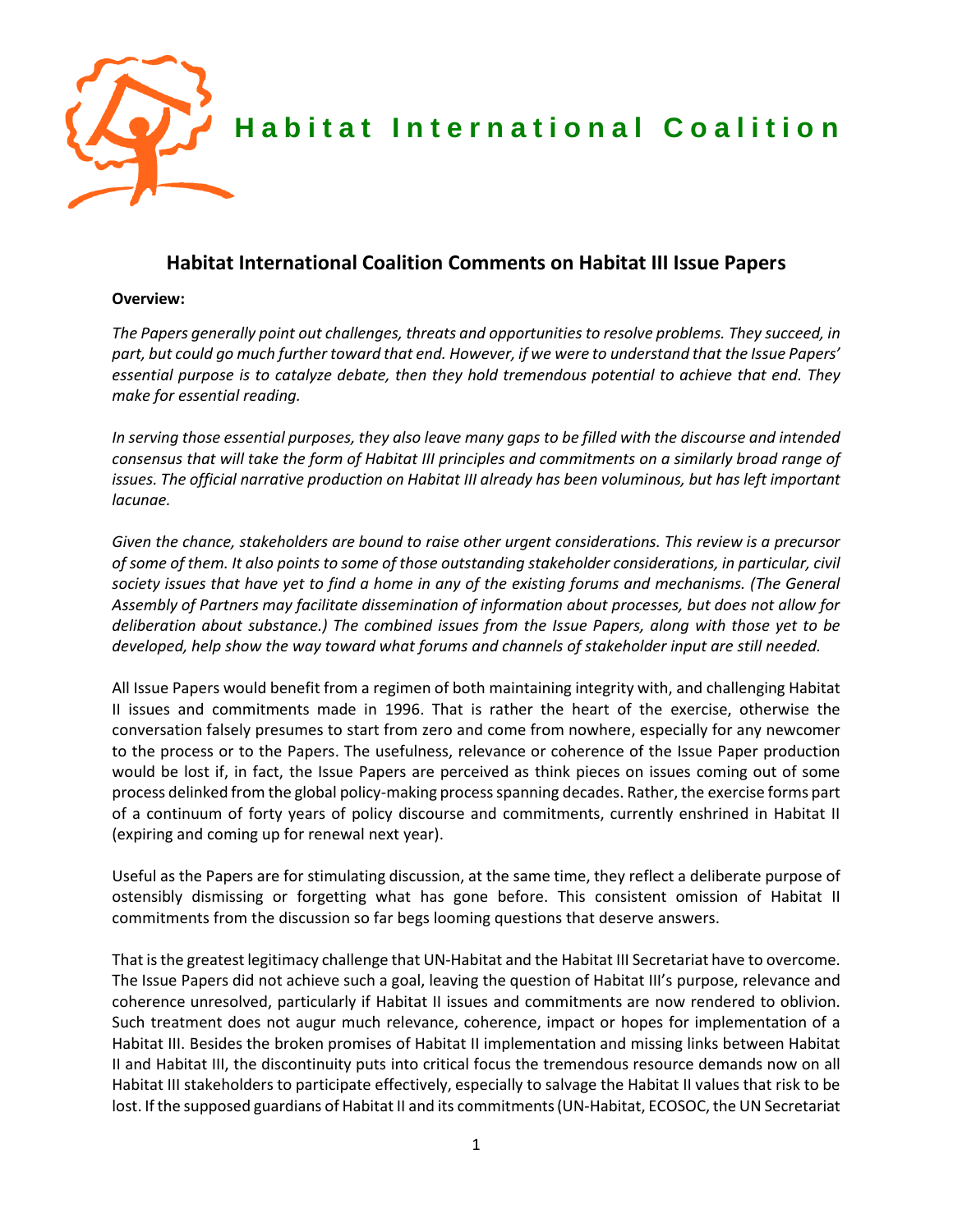and UN member states) cannot show continuity and integrity of that Habitat process since 1996, then the current and future one must be doubted.

The apparent structural amnesia of what went before is closely related to the other gap wanting to be filled: The Papers succeed in presenting problems and posing solutions; however, they need a greater emphasis on root causes and the normative aspect of remedial responses, including the applicable international norms—not least including Habitat II commitments—that already address, prohibit, seek to prevent and/or avoid many of the problems identified.

The Papers' general silence on the existing normative framework and the needed attention to causative factors for habitat problems remain the principle elephantsin the Habitat III room. However, the following comments also point out the notable occurrence where the Issue Papers have touched upon those vaulted beasts and occasioned new questions about both: What caused this? Shouldn't there be a law? What are the consequences for people? Who is responsible for the remedy?

The Issue Papers affirm that, in Habitat III, "managing" crises supersedes avoidance or resolution strategies, which approach supplants attention to the changes in behavior that remedial strategies require. This leaves the impression that Habitat III is purposefully designed to avoid remedial strategies in its processes and outcomes. The organizers may face a challenge to correct that impression.

Although the Papers avoid calling all ominous and life-threatening human-settlement phenomena as "inevitable," the assumption nonetheless prevails throughout the Papers that certain trends are irreversible and remain immune to any prospect of mitigating them, except for only their direst consequences. Examples are the three-fold territorial expansion of urbanization (cities) by 2030, the burgeoning growth in population, the continued destruction of the atmosphere *et al.* The Papers identify these looming problems, but conclude with apparent contentment at technical adjustments to ensure some measure of comfort for those who can afford them.

This approach is highly ideological in nature and disposition, having the ostensible purpose of lulling dominant stakeholders into a sense of gratification with whatever they are presently doing, and encouraging an agenda for simply doing more of the same (i.e., inviting a rather cynical interpretation of "sustainability"). The preventive and remedial behavioral changes required, as well as the behavioral changes already long-ago committed (in Habitat II), are not prominent in the Issues Papers, but nonetheless occasionally hinted at.

To wit, the entirety of the Issue Papers ignores the reparations framework, a significant UN General Assembly clarification (A/RES/60/147) since Habitat II. The discourse on human security in its human settlement context is still needed in the relevant Paper 3 – Safer Cities. The voluminous human rights standards that specifically apply in the context of human settlements—although proposed to be a purpose and constant pillar of action in the UN Charter—have disappeared in the Issue Papers that purport to define the terms of the Habitat III debate.

Taking advantage of certain conceptual advancements of recent years would help strengthen some of the Issue Papers to avoid ideological pitfalls. For instance, the nexus of housing and planning livelihoods is a conceptual link that disengages in the discrete papers on "Informality," "Housing," "Urban-rural Linkages," "Urban and Spatial Planning and Design" and "Informal Settlements." À propos, the "Informality" paper should link more to "Housing." Some of these sectoral treatments lend themselves to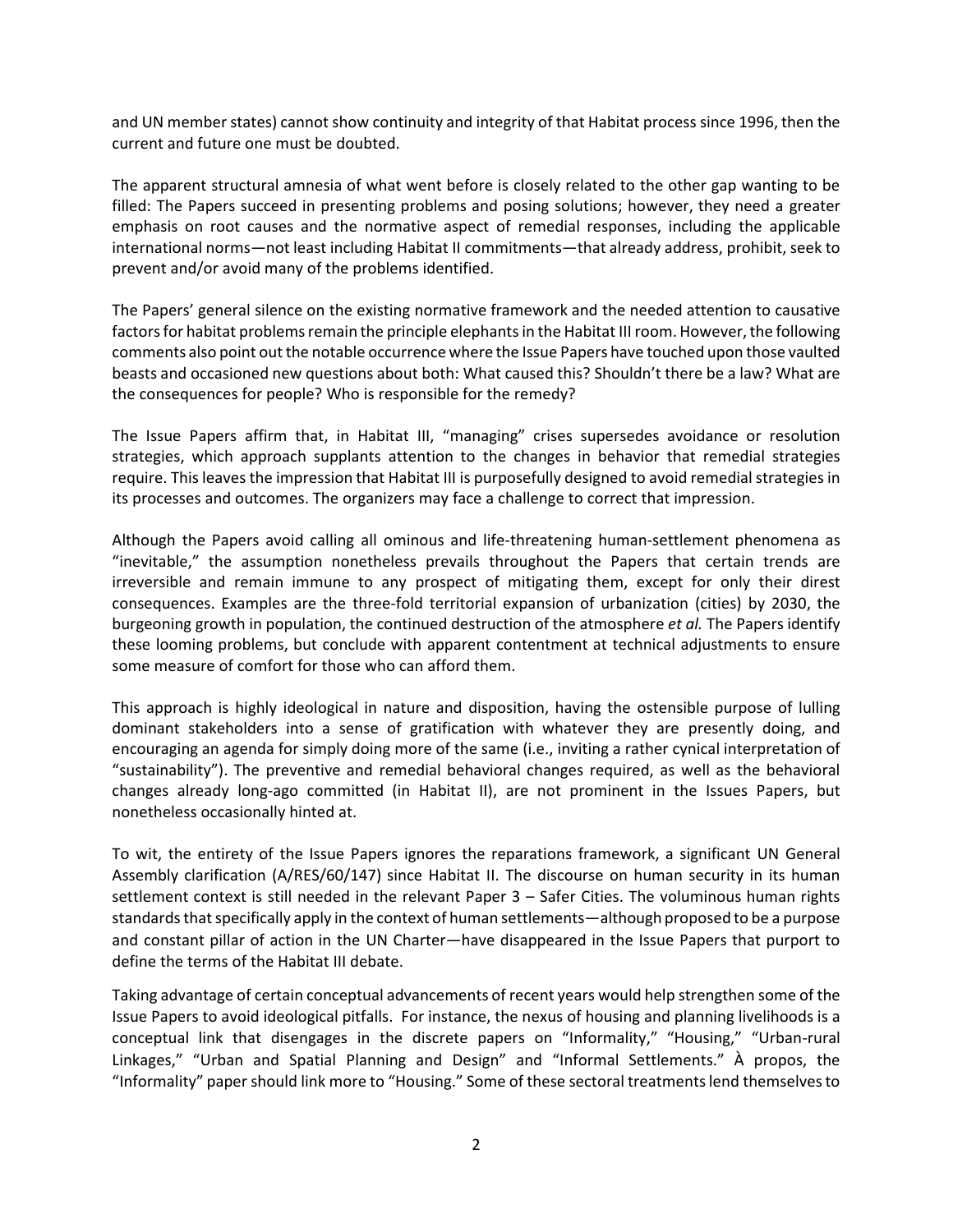greater cross-referencing in the ensuing debate, and those linkages deserve attention in any overview of the 22 Issue Papers, as well as the Habitat III agenda itself.

Despite the UN Charter's contractual guidance and the abundance of normative references, especially since 1996, the papers mostly do not take a human rights approach, and do not incorporate human rights principles, especially the indivisibility of human rights, nor the over-riding treaty-implementation requirements of gender equality, and non-discrimination. Certain Papers claim to take a rights-based approach (e.g., 18 – Urban Infrastructure and Basic Services, including energy), but do not follow through with that assertion. Most of the Papers are weak on gender and women's rights, but they should be a methodological standard of such products from any UN Charter-based specialized organization or Secretariat body dealing with habitat issues.

Therefore, a missing piece of the Issue Papers' method and format is any reference to the relevant norms and human rights standards, including those from the UN—as well as trends in practice—that have evolved since 1996. The wholesale omission of these aspects suggests a bias toward avoidance of the law when it is inconvenient to embedded interests. The absence of international law and related norms, in general, and Habitat II commitments, in particular, suggests something deliberately hidden, rather than something merely overlooked as unimportant. Each Issue Paper needs a legal review to ensure universal reference to the applicable international norms and to correct some errors and misunderstandings, in some cases, and to provide appropriate emphasis in others.

The body of Issue Papers reveals also the need also for an additional Issue Paper on population trends (growth, ageing, youth bulge) and related global and state policies (or lack thereof). That would complete the picture and address some of the causes and consequences behind the looming assumption that current trends are, perforce, immutable.

The "Platforms and Projects" section of the Papers is very selective, limiting the listings mostly to intergovernmental examples, excluding critical others and having the potential effect of narrowing the parameters of debate.

The global challenges of (1) *eliminating* disparity and (2) accountability for injustice and its manifestations (e.g., forced eviction) are unmentioned anywhere. The Papers and the Habitat III debate, in order to be taken seriously, still has to address these pending issues, which means posing the needed measures actually to resolve them.

The "Drivers for Action" heading is cryptic. What follows this term of art sometimes appears to be imperatives for action, other times modest recommendations, or, at other times, actual causes of the consequences cited in the Papers. The reader may have to interpret, Paper by Paper, which of these purposes the "Drivers" are intended to capture. The recommendations, thus, need to be stronger, more specific and at a common level of purpose.

The needed debate over curative responses eventually will propel the importance of the Habitat III processes. The next phase of Habitat III discourse should achieve that stage through the rigorous deliberation that should follow and fill any gaps in the Papers.

Macroeconomic policies are not mentioned at all, despite the repeated Habitat II commitment to take that factor into consideration in all related fields of policy, housing affordability, finance, land tenure, *et al.* This forms one more example where the abandonment of the Habitat II commitments has weakened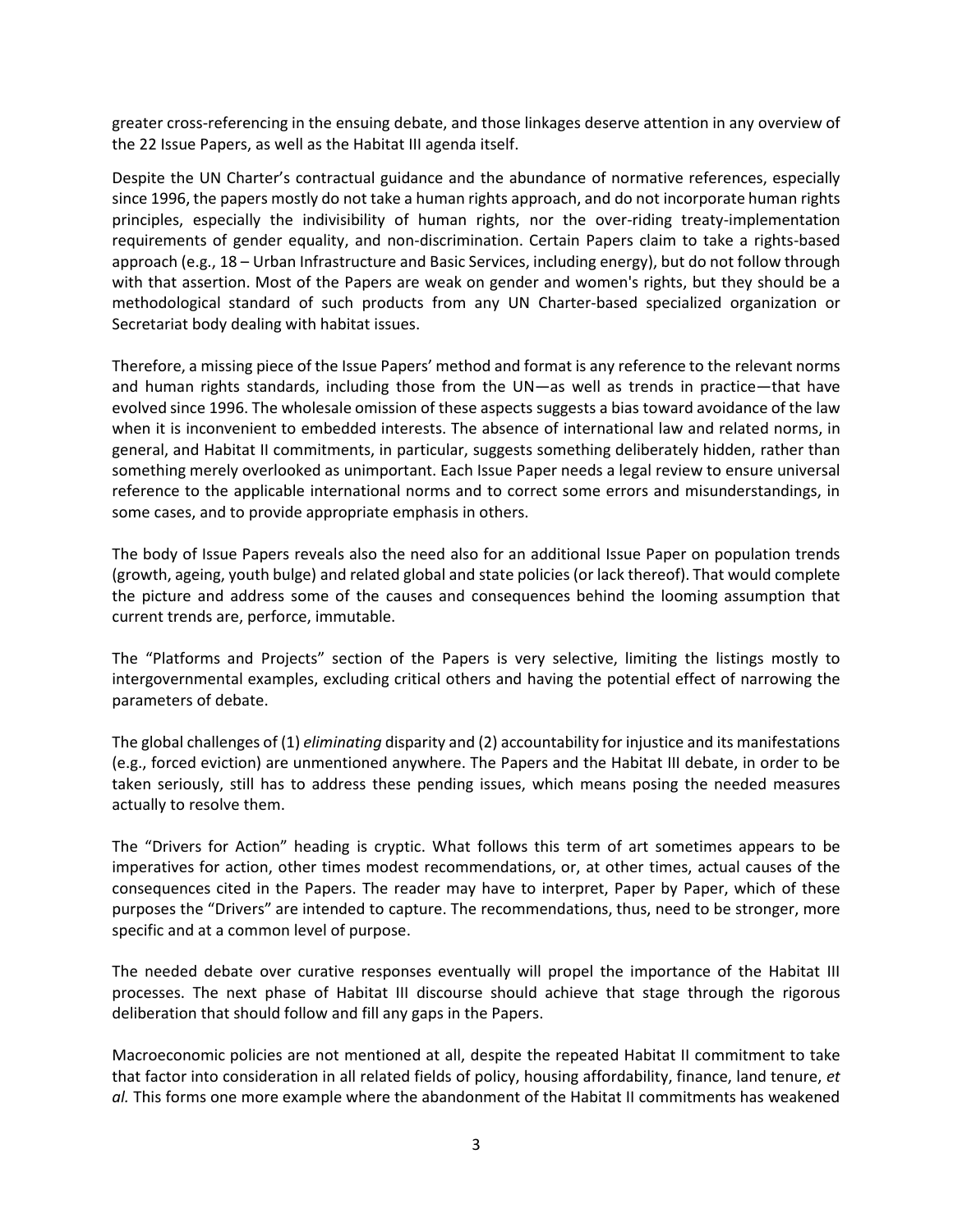the Issue Papers and the Habitat III discourse, in general. That omission is also creating the need to invent the wheel of Habitat issues, with all the cognitive and cost inefficiencies that that process implies.

As a whole, the Papers do not justify narrowing the subject of habitat to only an "urban" agenda. The principles and issues laid out in the Issue Papers actually make a strong conceptual case for restoring the "Habitat" Agenda and dropping the divisive, inadequate and lopsided messaging of a development agenda only for things urban.

The "urban" Habitat III approach and messaging keeps appearing more and more untenable as a global policy premise or functional reality. In the Papers 1 – Inclusive Cities, 10 - Urban-rural Linkages, even the narrowly titled 8 – Urban and Spatial Planning, the more inclusive "habitat" approach is evident and unavoidable. In this sense, the narrative of the Papers does not have to change, but, overall, the Habitat III branding urgently does. The evidence does not support the presumptive conclusion that we are facing the need for an "urban agenda," at the ideological expense of other values, communities, contexts, human practice and planning-and-governance wisdom.

The Papers apply divergent style criteria. In any finale version, they should be harmonized with the help of copy and style editors to correct the misuse of hyphens, inconsistent punctuation rules, usage, subjectverb disagreements, etc.

If such a final version of these substantive Papers is contemplated, it would be useful to include a contextualizing introduction that stresses the Habitat II commitments and assesses their implementation, laying out a path for strengthening, actually implementing, developing and updating—instead of omitting/ignoring/diluting—them, while taking an evaluative view forward. In some form, that approach would go far to demonstrate the utility and relevance of Habitat III to its various publics and stakeholder groups. That would transform the substantive detail of the Issue Papers into instruments of greater purpose, coherence and considerable power.

#### **Issue Paper-specific comments:**

#### **1 – Inclusive Cities**

While the paper recognizes political commitment (will) and mechanisms as the two types of drivers needed to ensure inclusive cities, it recognizes the importance of legislation. However, the constitutional framework should be considered as an important factor (aid or encumbrance) for both. Realizing the right to the city, for example, is anathema to the experience in some regions largely due to the lack of constitutional provisions allowing for the institutional and procedural possibilities for transparency and participation. In this sense, the link to frameworks is important (See Policy Group 2 – Habitat Frameworks).

Here it would be important also to distinguish between "local authorities" and "local government." The human rights obligations of subnational public institutions apply whether those are qualified and referred to as "local governments" (LGs) or as "local authorities" (LAs). The two are not always synonymous. The distinction is important not to differentiate between the nature of the obligations, but to distinguish the two categories by their respective political processes.

For the citizen, local governance is the nearest of the various distinctive, interdependent and inter-related spheres of government within a territorial state. In unitary states, local governance usually comprises one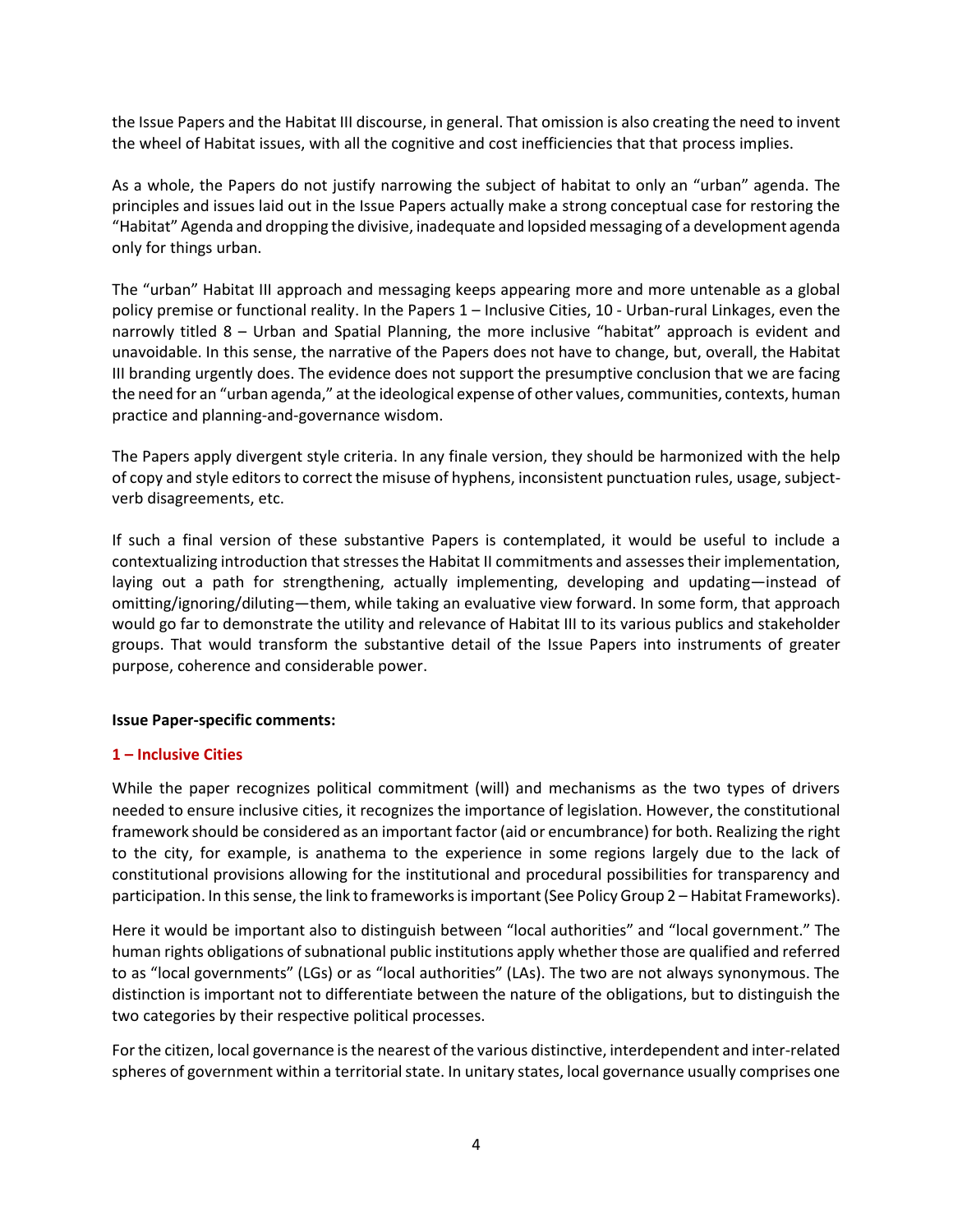of two or three spheres of government; whereas, in federal states, local governance constitutes one of three, or sometimes four spheres of government.

The concept of "spheres" of government offers an alternative to the hierarchy implied by the reference to "tiers" and "layers" of government. That terminology, often portraying local government as the "lowest" form, distorts the perception of more integrated approaches to governance. From the perspective of most citizens, local government/administration is actually the most proximate sphere of contact with the state's public institutions. From the human rights perspective, local government/administration is also the most-immediate and most-constant duty holder in day-to-day life.

The particular terminology and concepts defining "local administration" and "local government" distinguish the former is a generic term that may or may not constitute "government" as defined in representational terms. Both forms of governance possess certain powers conferred upon them by legislation or directives of the higher levels of government. These powers consist, in substance, in regulating and managing certain public affairs and delivering certain public services.

The extent of local governance rights and powers should be analyzed always in the context of relations among local authorities and the central sphere of government and/or regional authorities (in federal states). One of the important features of local "government" is that it has a specific, subsidiary regulatory power for the exercise of its functions, which is, however, subject to compliance with national law. Whether or not local administration exercises these regulatory powers and meets the qualification as "government," the human rights obligations of each sphere of administration remain constant.

"Local government," or "self-government," aims at bringing government to the grass-roots and enabling the citizens to participate effectively in the making of decisions affecting their daily lives. As the level closest to the citizens, local government is in a much better position than central government to deal with matters that require local knowledge and regulation on the basis of local needs and priorities. This observation applies whether the local government operates in urban or rural settings.

According to the UN Human Rights Council's Advisory Committee (HRCAC), the degree of self-government exercised by citizens and local authorities can be regarded as a key indicator of genuine democracy. HRCAC sees political, fiscal and administrative decentralization to be essential for localizing democracy and its human rights cohort. The UN's human rights policy think tank asserts also that "democracy is not possible without respect for human rights, and no human rights can be achieved without democracy."

"Local authorities" may include forms of governance closely associated with, or directly extending from the executive-branch of central government. However, such models are inconsistent with the morespecific notion of "local government" (or "local self-government"), which involves actual local decision making within a state.

A measure of local decision-making autonomy fosters and enables a concomitant measure local participation and meaningful citizenship for the majority of inhabitants within the subnational units belonging to the territorial state. Thus, the notion of "local authority," as distinct from "local government," does not necessarily lend itself to the democratic practices of government. In the modern sense of statecraft, "government" involves citizen participation. Administration defined merely as "authority" inherently does not.

Whichever the configuration of offices and division of duties and functions, the model of "local government" (LG) is understood as preferred in modern unitary states, as well as in federal systems. The constitutive principles of "local government" are aligned with the substantive and process human rights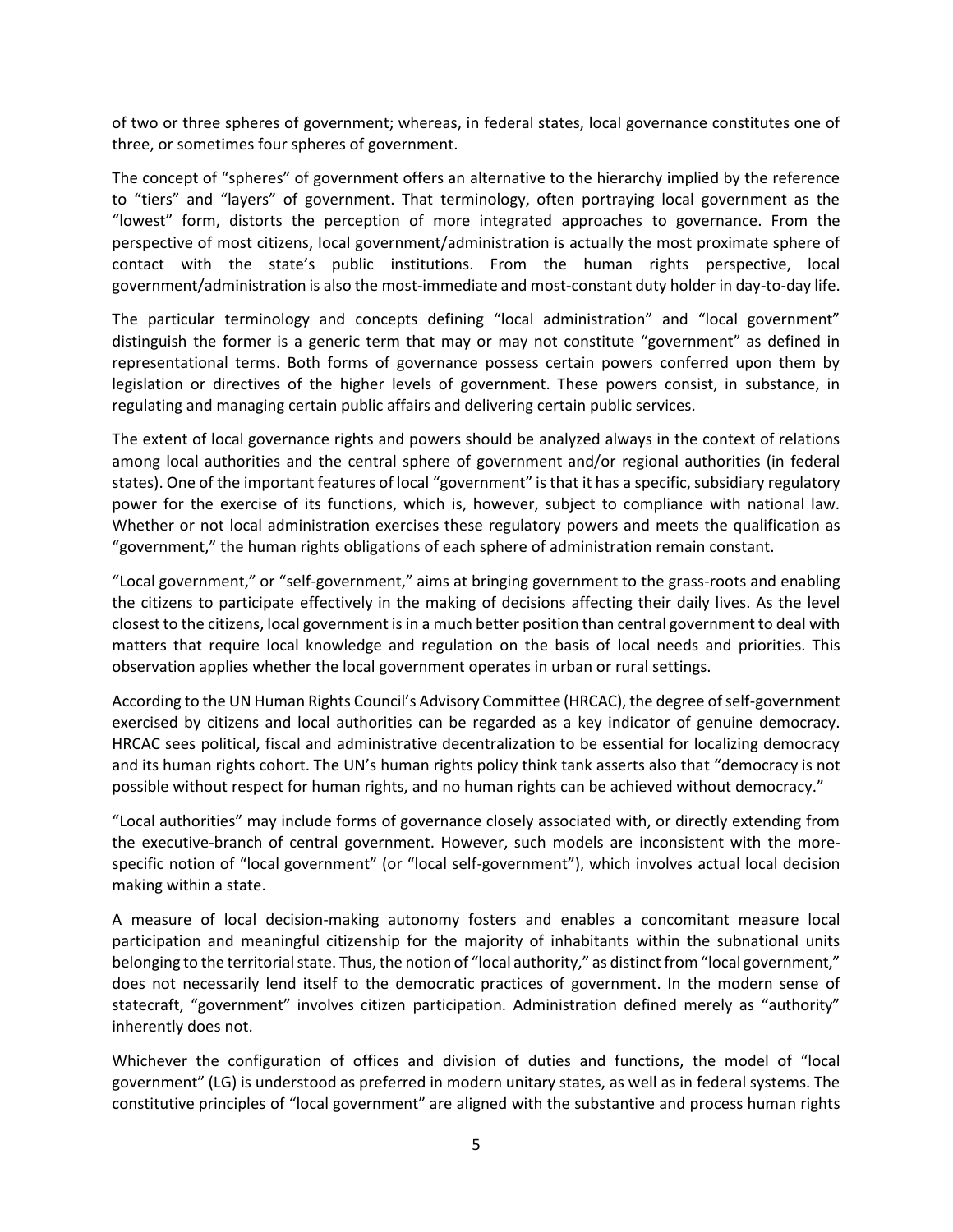enshrined in the International Bill of Human Rights and specific conventions. Democratic local government upholds the organic vertical development of the state. It preserves the state.

In global practice, the majority of cities have elected mayors. In some rare circumstances, constituents have declined their right to elect a municipal head, favoring instead appointed local governing councils. However, some systems indeed have central authorities assuming mayoral selections by political, military or royal appointment, rather than chosen through constituent elections.

Whether elected, appointed, military or security-state governance, all subnational authority bears identical treaty obligations, regardless of its civil or official status. Its obligations arise from the authority's status as representing institutions of a state.

p. 1: Key Facts and Figures: Slum-like conditions are not just in the "developing world," but also found in many major urban centers in the developed world (e.g., Paris, Chicago, Los Angeles, Hong Kong).

P. 3: The impact of such inequities, in general, is noted as affecting "health outcomes, further influenced by social determinants of health." However, more attention should be given to the connections between environmental injustice and public health in human settlements, including cities: marginalized/poor communities tend to live in environmentally contaminated areas, facing health risks and consequences such as asthma, lead and other chemical poisoning, *et al.*

pp. 3 and 6: Vulnerable and marginalized groups are identified: slum dwellers, migrant workers, children, young people, older persons, persons with disabilities, indigenous peoples and minority groups. Disadvantages are greater for women within these groups as they also bear gender-based discriminations (p. 3); indigenous peoples, migrants, ethno-cultural specificities of communities, women with disabilities, adolescent girls, older persons (RE: basic services, p. 6). More focus/elaboration may be needed on what populations need to be reached out to create inclusive cities, in the other target aspects mentioned: e.g., planning, implementation, accountability, local government. Included in all categories of human settlement functions should be also LGTBQ, refugees, subjects of discrimination on the basis of work and descent, people with HIV/AIDS, etc.

p. 5: B. Establishing the Pathway to Inclusive Cities: In addition to the necessary political will (p. 1), the mechanisms and institutions to facilitate inclusion (i.e., participatory policy making, universal access to services, spatial planning, etc.) *investments* are needed to ensure inclusive cities (for expanding affordable housing stock, expanding educational access, etc.).

p. 6: Some mention of "decent work," but a clarification of what constitutes "decent work" is needed. As pointed out in the PrepCom 2 side event on "Sustainable Housing as an engine for economic development and employment generation," housing construction and repair are correlated with job creation, but little attention is [aid to the quality of that work within ILO criteria for "decent work."

The "Spatial Planning for Inclusion" section could be more specific, offering good practice examples of inclusionary-zoning requirements for developments, applying labor standards, etc.

pp. 6–7: The Paper ties analysis of "slums" to concepts of spatial inequality, but points out *en passant* that, with improved spatial planning, "New jobs emerge that, if in line with human rights and labour standards, can provide pathways for individuals, households and communities to reduced poverty, increased well-being and greater equality." This could be considered a "Driver for Action," but, in this Paper, it is categorized among "Establishing the Pathway to Inclusive Cities."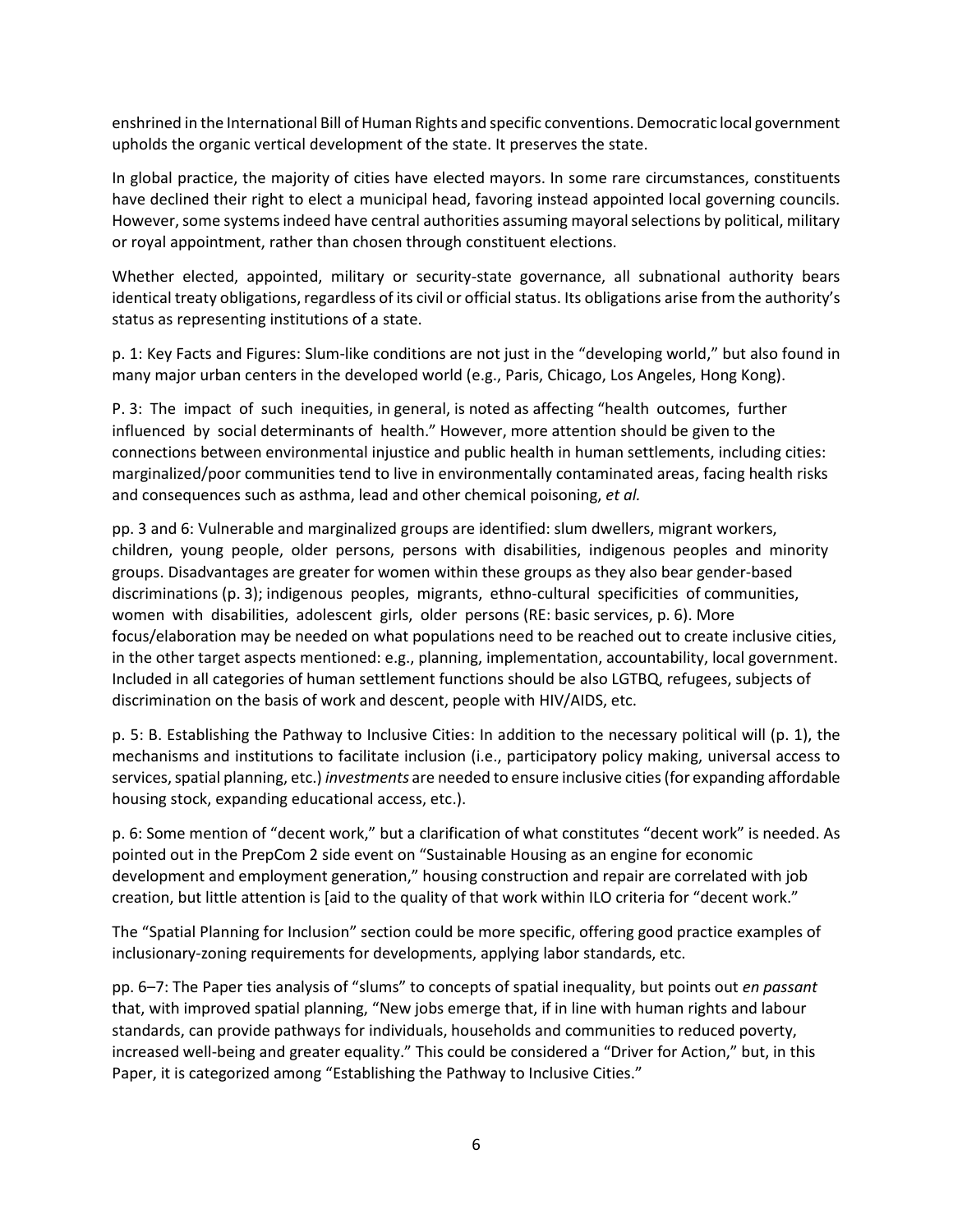The "regional" approach to planning and the importance of regionalism is needed as a perspective for understanding labor markets, inclusive transit needs, urban-rural continuum. That necessitates jettisoning the exclusive Habitat III message of an "urban" agenda, which obfuscates the needed vision for planning and operationalizing the city/human settlement as part of the diverse territorial metabolism that it actually is.

#### **2 – Migration and Refugees in Urban Areas**

In general, the Paper could be improved with more attention to, and identification of "economic" migrants. It seems to emphasize refugees and IDPs. Therefore, a correction for balance and inclusivity would convey more of the reality.

The treatment needs more attention to particular worker rights violations migrant and refugee communities face (wage theft, discrimination, indentured status, confiscated passports under contract, etc.) and the particular sectors/industries in which there tends to be high concentration of migrant and refugee workers (service industry, construction, *et al.*). Migrant workers' housing and living conditions is a notorious issue that is not covered, and this lacuna should be corrected.

p. 1: Migrant and refugees are appreciated as drivers of sustainable development. It should be noted and corrected—that not "most" but *all* countries (states) bear obligations to protect refugees under international law.

Top of p. 4: "Humanitarian intervention and emergency assistance should be provided in ways that support long-term development to transition from relief to rehabilitation." The third pillar of constant application is the human rights framework that accompanies corresponding obligations and accountability has been omitted. The Paper should update readers about indispensable link among humanitarian, development and human rights approaches. (Cross-reference to Issue Paper 15 – Urban Resilience; see also Principle 16 of Framework for Action for Food Security and Nutrition in Protracted Crises, among other sources.)

The reference to the collection of "robust data" should be accompanied by the principle that collecting data on migrant and refugee communities should not imperil them (i.e., consideration is needed of risks communities can face when documentation status is exposed). Consistent with the opening acknowledgement of migrants and refugees as development assets, the Paper could also point out, therefore, how such data collection should focus on contributions migrants and refugees.

The Paper needs to focus on global and shared responsibility but *differentiated* functions, with greater burden placed on local governments (if they exist) and local authorities in both rural and urban settings. The planning and response need to reflect that reality and, so far, does not. The majority of displaced persons and refugees move within a small radius from their original homes.

Reference to the corresponding Habitat II commitmentsis needed, namely: H2: paras. 9, 38, 96, 119, 184, 204(y). In so doing, more elaboration needed on what a human rights approach to urbanization—as championed in Habitat II and omitted here—means for migrants and mobile populations such as the human right to water, other services, adequate housing, education, health *et al.*, regardless of status, affordable housing available regardless of status, etc.

The Paper also needs to take note of the increased recognition of the importance and exercise of migrant communities' rights to collective action. A good practice example could be the *Consejero Extraordinario*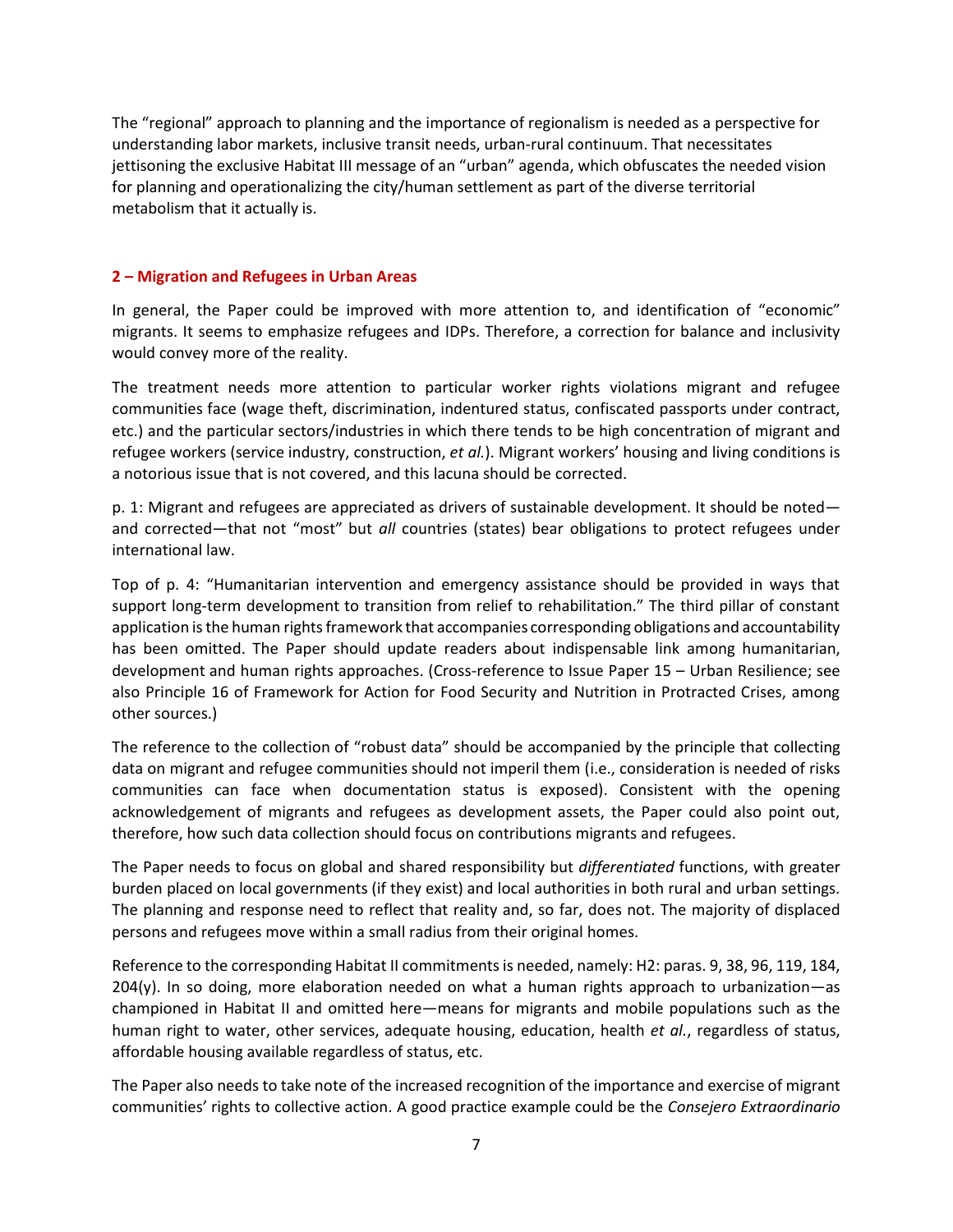*de Inmigrantes* in the local *Consejo Participativo Municipal*, the attention to immigrants and migrant workers in the Gwangju, South Korea's Human Rights City program, the inclusionary treatment of migrant automotive workers in Hamamata, Japan's governance.

## **3 – Safer Cities**

p. 1: reference to "layers" of government should be replaced with "spheres" of government. (See comments on Paper 1 above.)

The inclusion of "resilience" appears rather perfunctory and contrived, but could and should be developed with its full meaning, including accountability and remedy.

"Social capital" definition needs developing to reflect the nonmarket dimensions of social production of anything (e.g., social production of a safer city?).

p. 2: what is "urban" about "urban safety"?

"innovation" is presented as exclusively a function of technology.

Key facts and Figures: Size-vs-planning/management factors at the absence of others

Considers only deliberate human-on-human breaches of safety (i.e., crime, harassment). Resilience and the institutional protection from nonhuman causes, as well as a "human security" approach, are needed. That would enable consideration of traffic, infrastructure hazards, natural disasters, education, *et al.*

The reference to the fact that inequality—not poverty—is the salient factor is the prevalence of crime hints at the more holistic human-security approach, but does not complete the link.

p. 4: Messages that provide an occupational boost for urban planners should not overshadow the sober reality for millions. The premise that well-planned cities are "engines of growth and prosperity" is a unidimensional, ideological slogan that probably should be tempered by a more-neutral and factual statement to the effect that "urbanization facilitates concentrated production and consumption." The rest is what the inhabitants make of it.

The subject of this Paper is supposed to be safety and security. However, its exclusive focus on planning (or lack thereof) is discussed as the singular factor in determining safety.

Policy: blames a lack of "multi-layer coordinated governance"; should be multi-sphere governance, to get away from the old hierarchical concept of governance, with local at the bottom.

p. 8: "Rule of law and human rights" become an addendum reduced to an unrelated paragraph that cites "the right to the city for all," explained as a function of vulnerable groups participating in the (social?) production of safety (and security?).

Where are the corresponding Habitat II commitments? Remedy and prevention of forced eviction (Habitat II Agenda: paras. 40n, 61b, 98b).

Since H2: Millennium Declaration identified small-arms trade. MDGs identified clean water. Brazil made the reduction of traffic deaths and injuries a focus of its National Plan for Human Rights (1990s). All are among the range of timely human-security issues to develop on this subject of Safer Cities.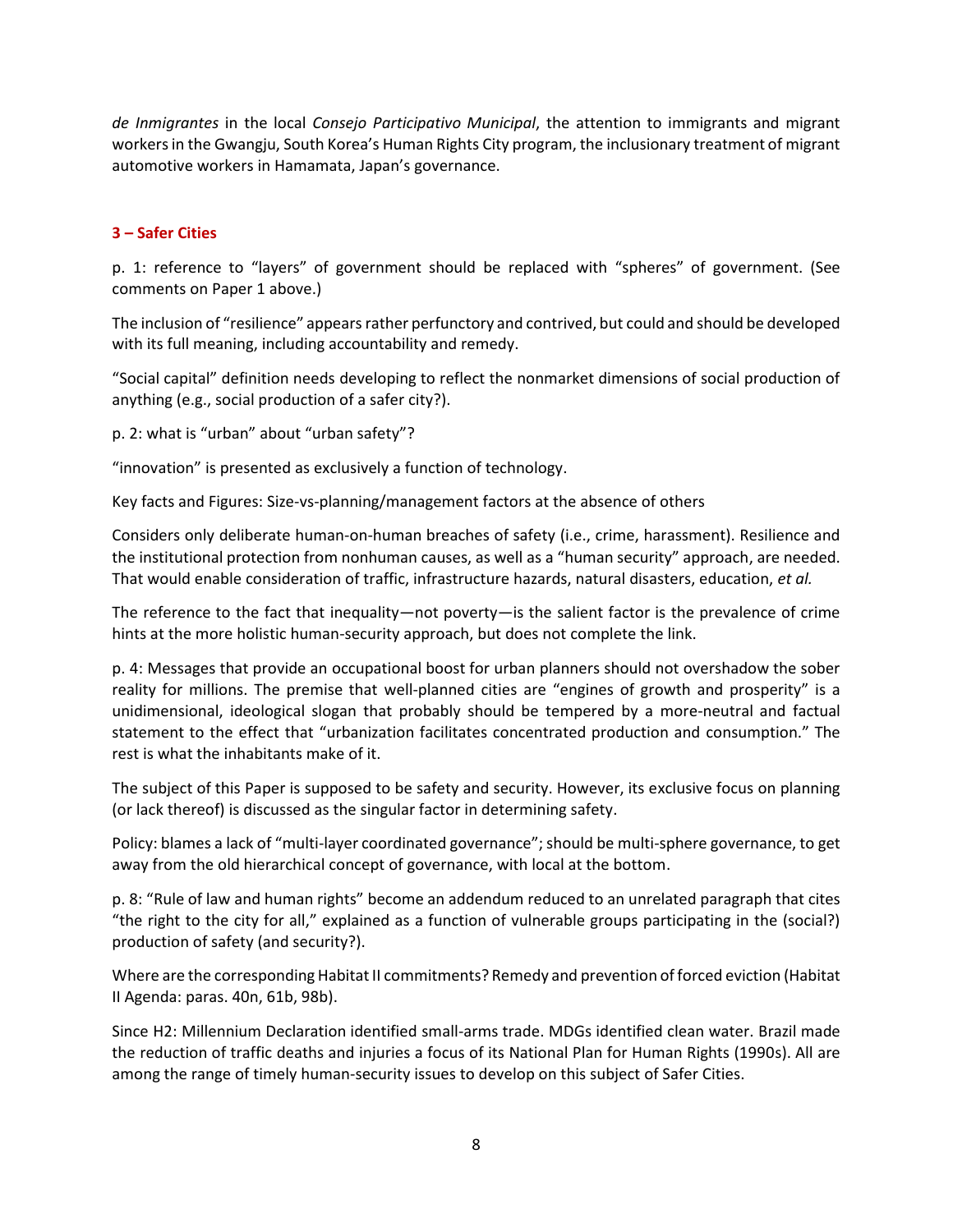The Paper should bring readers up to date on the relevant food safety, food security and nutrition norms developed through the Rome-based agencies and the Committee on Global Food Security (CFS).

## **4 – Urban Culture and Heritage**

The exclusive "urban" focus comes off as distorting and contentious, as if rural culture and heritage are not values and/or are not present in human settlements.

While the introduction recognizes monetary and nonmonetary values, tangible and intangible assets, the thrust of the Paper is on economic and exchange value of cultural heritage in cities. It needs balance to emphasize the cultural dimensions of identity/ies, indigenous and other, ethnicity of neighborhoods, trends and factors enhancing and detracting from those values.

- p. 1: As part of "Main Concepts," the following points should be included:
- o Recognition of "pluri-cultural" "pluri-nacional" human settlements: communities, city-regions and states;
- o Importance of multi-cultural, multi-lingual aspects of urban culture and heritage;
- o More recognition of culture as central to identity, self-determination, collective action/expression of communities, relations with the land and location.

Nature/sacred lands as part of "cultural patrimony" is even enshrined in the current generation of national constitutions (e.g., Ecuador and Bolivia). Urban heritage conservation needs to include lands under threat because of mega projects or the pursuit of other economic interests.

p. 2: The "Main Concepts" recognize cultural production among them, but seem to consider only that production that can be exchanged or commercialized. That narrow concept should be broadened to incorporate also (1) social production of culture outside of the market and (2) the human right to participate in culture, including access to resources for cultural production as critical for equity in cultural production and heritage, "inclusive cities" (with reference to Paper 1) and the related values of sustaining equitable human settlements. This includes the "culture of solidarity" promised in Habitat II (Istanbul Declaration (ID): para. 15) and other commitments to uphold rights to culture in human settlements (ID: 2, 11, 15; H2: 7–9, 14, 23–24, 26–27, 29–31, 36, 42, 43(r, s, t, z); 60, 67, 67 (c, a), 69(a), 78(a), 99, 101, 106, 109, 109, 117(a–b, d), 120, 121(m), 122, 142(b), entire section 8: paras. 152–54, 161(d), 176(k), 185, 186, 190, 191(h) and 199).

p. 3: Issue Summary: "urban crisis."

p. 4: Urban Cultural Practices - globalization, tourism, migration and gentrification mentioned, but not developed. Particularly, gentrification and urbanization too often generate homogenization and loss of heritage, memory, and bring about deculturization. Obvious hazards of the "global city" and "world-class city" concepts are overlooked. Cities under occupation (Jerusalem, Lhasa, al-`Ayūn, Nicosia) suffer urban "development" that is lethal to cultural heritage, peace and security and human rights (the three purposeful pillars of the UN Charter).

A human rights approach would raise the "participation" elements to proper level and their status as a codified human right, binding treaty obligation and accessory to the realization of other rights, in particular the human right to adequate housing.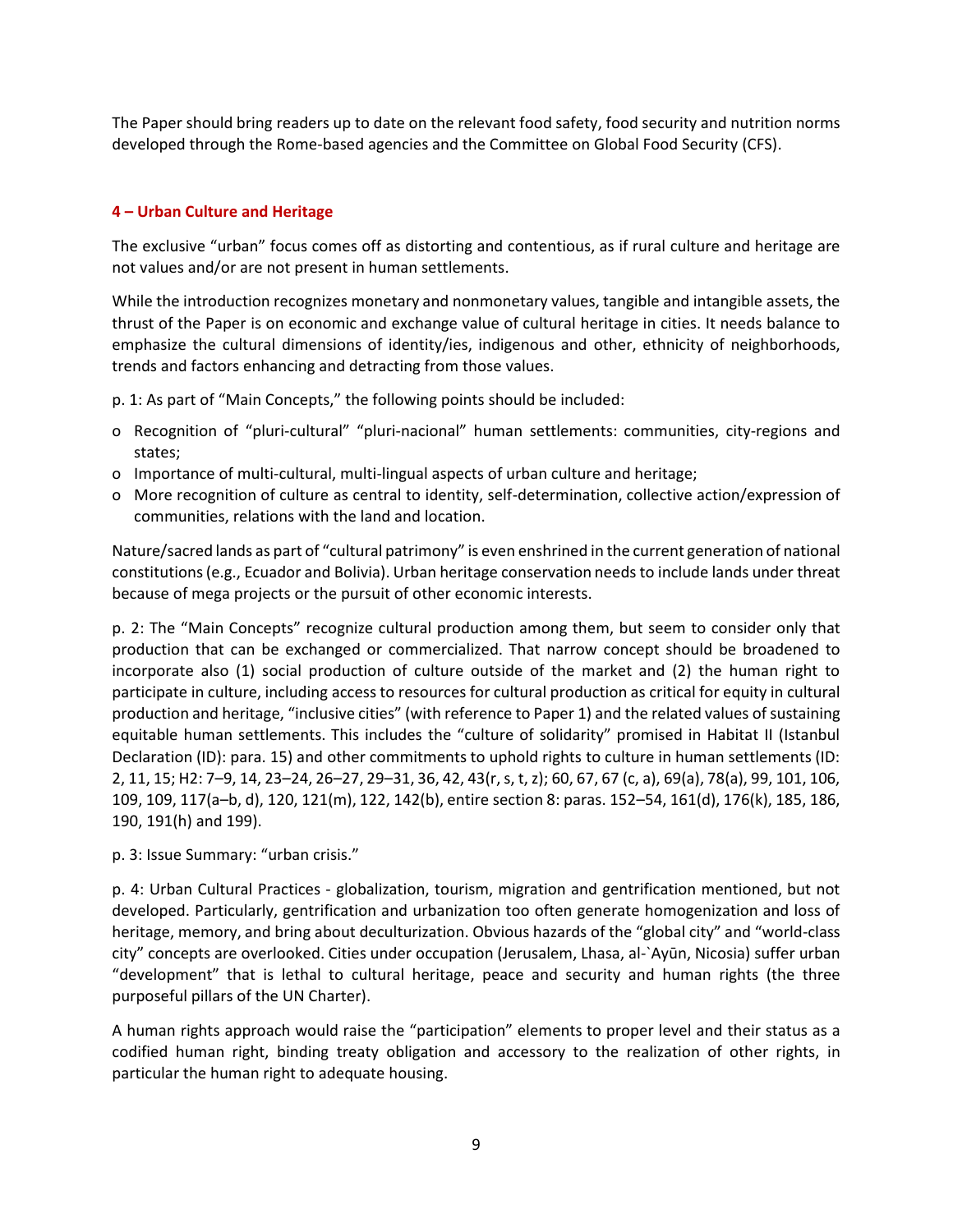p. 7: A "Driver for Action" should also include maintaining cultural infrastructures/institutions public and free/affordable to all.

This would follow from a more-general recommendation from good practice to maintain channels for marginalized communities into creative industries, noting also that maintaining a so-called "[creative](https://en.wikipedia.org/wiki/Creative_class)  [class,](https://en.wikipedia.org/wiki/Creative_class)" as in many major urban centers, is a source and function of economic inequalities.

Another "Driver" to consider is culture-based regeneration or economic-development strategies that align with enabling policies, mechanisms, investments such as fair trade policies, addressing barriers to licensing, *et al.*

#### **5 – Urban Rules and Legislation**

p. 1: The Paper promotes "levels" of government; should be spheres.

Where is enforcement? Links to order and safety/security?

p. 2: "recognition of human rights as a necessary outcome"; should be respect, protection and fulfilment…

This subject needs a proper treatment of the universal rules that apply to habitat, including the need to harmonize national and local legislation with the universal norms. For a UN Charter-based organization and process, that should be the point of departure.

The hierarchy of laws, paramountcy of human rights, *erga omnes* and *jus cogens* principles, human rights and local government, are cardinal points upon which the Paper remains silent.

p. 3: cites three abstract Habitat II commitments: review, adopt and put into effect facilitating legal framework; however, the relevant specificity of Habitat II commitments are ignored.

Prevention and remedy of forced eviction, innovative value recovery (H2, para. 76h), *et al.* not mentioned.

p. 4: Policy: 6 suggests the need to rethink the 1996 trend toward deregulation, but then does not continue the thought. The Habitat II commitments to ensure a macroeconomic system conducive to implementation of the Habitat II Agenda also receive no attention.

The need to rethink property rights and the range of tenure options available in an integrated (not uniform) national legal system also are absent.

The Paper makes no distinction between "local authorities" and "local government," or the legal and constitutional framework and criteria that distinguishes them.

p. 5: Knowledge and Operations: 9 equates property rights with freehold tenure only.

The normative Right to the City criteria and examples from practice deserve coverage in this Paper.

This paper has to be reconceptualized and rewritten to fill the basic tenets that are left out.

#### **6 – Urban Governance**

p. 1: Local self-government: recognizes concept of "spheres" of government. (See comments on Paper 1 above.) However, the reference to "multi-level governance" unravels it.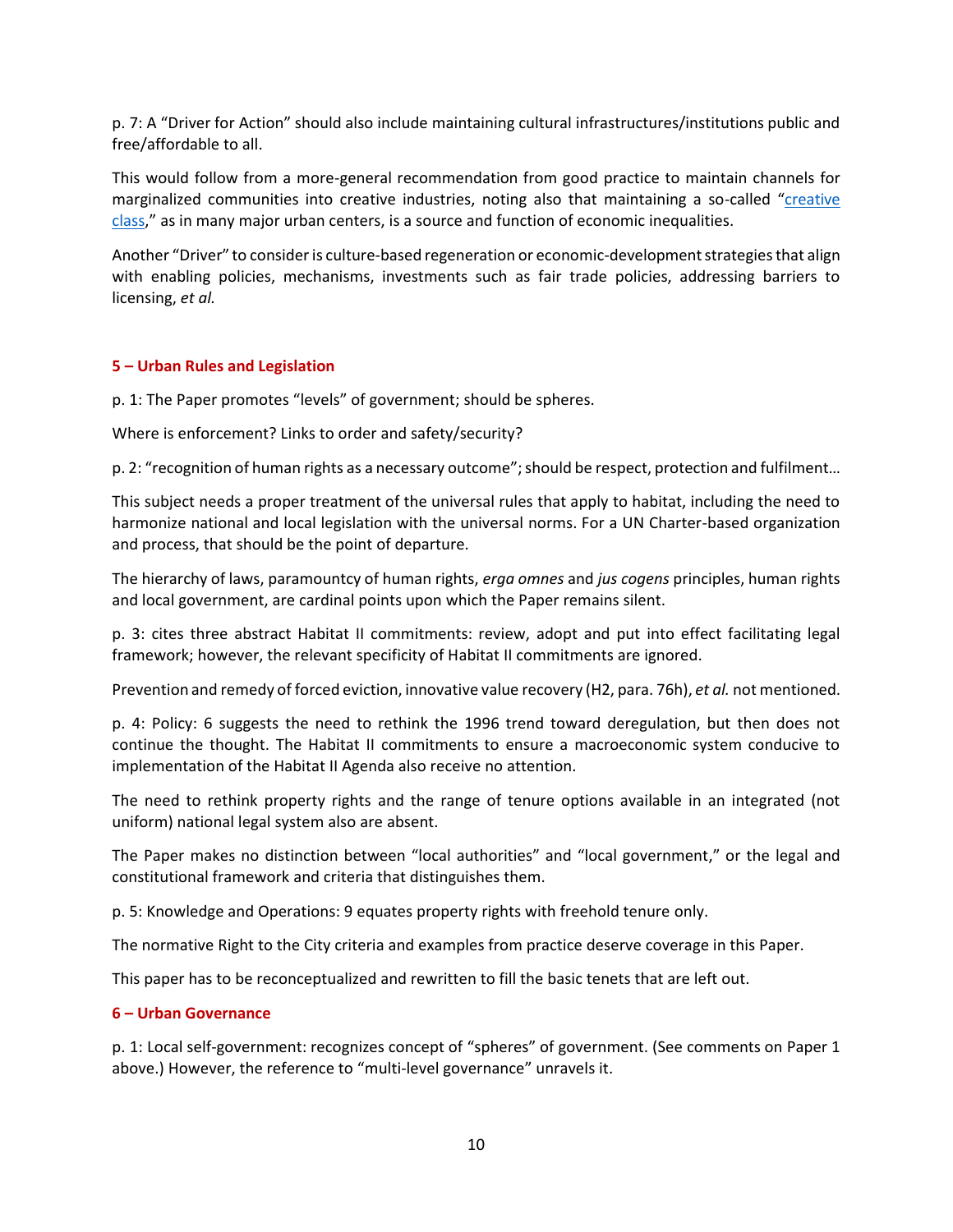p. 3: mention of the "scourge of corruption" is important. But treating this issue also in connection with existing commitments from multiple norms and instruments would help support this. (See Habitat II, paras. 25, 72d, 179 and 180m.)

What is the purpose of Figure 1? Perhaps it relates better to Paper 7?

Participation as a function of good governance has evolved since 1996; should cite current and accumulated experiences with participatory budgeting, participation of migrants/non-nationals *et al.*

p. 8: PPPPs !!! This is positive and should be elaborated and regularized in Habitat III. Also the Publicpopular partnership remains an option to be explored. That is mindful of the fact that, in any scenario, the private sectors (formal and informal vendors) will play a role in development, upgrading, maintenance, etc. However, the stress of PPP(P)s in the Habitat III/New Habitat Agenda, therefore, has to be on "people" and on promoting adequate participation in all aspects of responsibility and benefits.

Evolution of human rights governance (Right to the City, Human Rights Cities, Human Rights in Cities, Human Rights Habitat, Rights of Cities) are highly relevant here, but omitted.

p. 9: city-to-city cooperation and territorial approach are positive and important aspects to be elaborated in further debate.

Cities as models of state-society relations in fragile states is timely. The Paper could give attention to the concept of "[stateless democracy](http://www.bakonline.org/en/Program/NewWorldAcademySession5/NWA5ReaderLaunch?parent=Program%2FArchive)," which is being adapted perforce in situations such as [Rojava](http://www.e-flux.com/journal/to-make-a-world-part-iii-stateless-democracy/) (Kurdish Syria).

# **7 – Municipal Finance**

pp. 1–2: refer more to governance than finance issues.

Improving outdated governance system:

- 1. Argues for territorial (not urban-exclusive approach), although is only tangentially related to finance
- 2. "transfer systems that encourage perverse behaviors reducing local government efficiency"! "Valuecapture financing" as good practice.

p. 4: Bridging shortfall in endogenous resources: The practice applies only where bona-fide "local government" exists. (See comment on Paper 1 above.)

#### **8 – Urban and Spatial Planning and Design**

p. 1: Main concepts: 1. Omits village, regional, rural, city-region scopes and subjects of planning.

Planning for other-than-spatial aspects of human settlements missing: food security/sovereignty, migration et al.

p. 5: "social mix" as social integration?: "The right to the city movement has been influential in promoting these issues on the international agenda." Add: human rights city movement, *et al.* (See comment on Paper 6, p. 8, above.)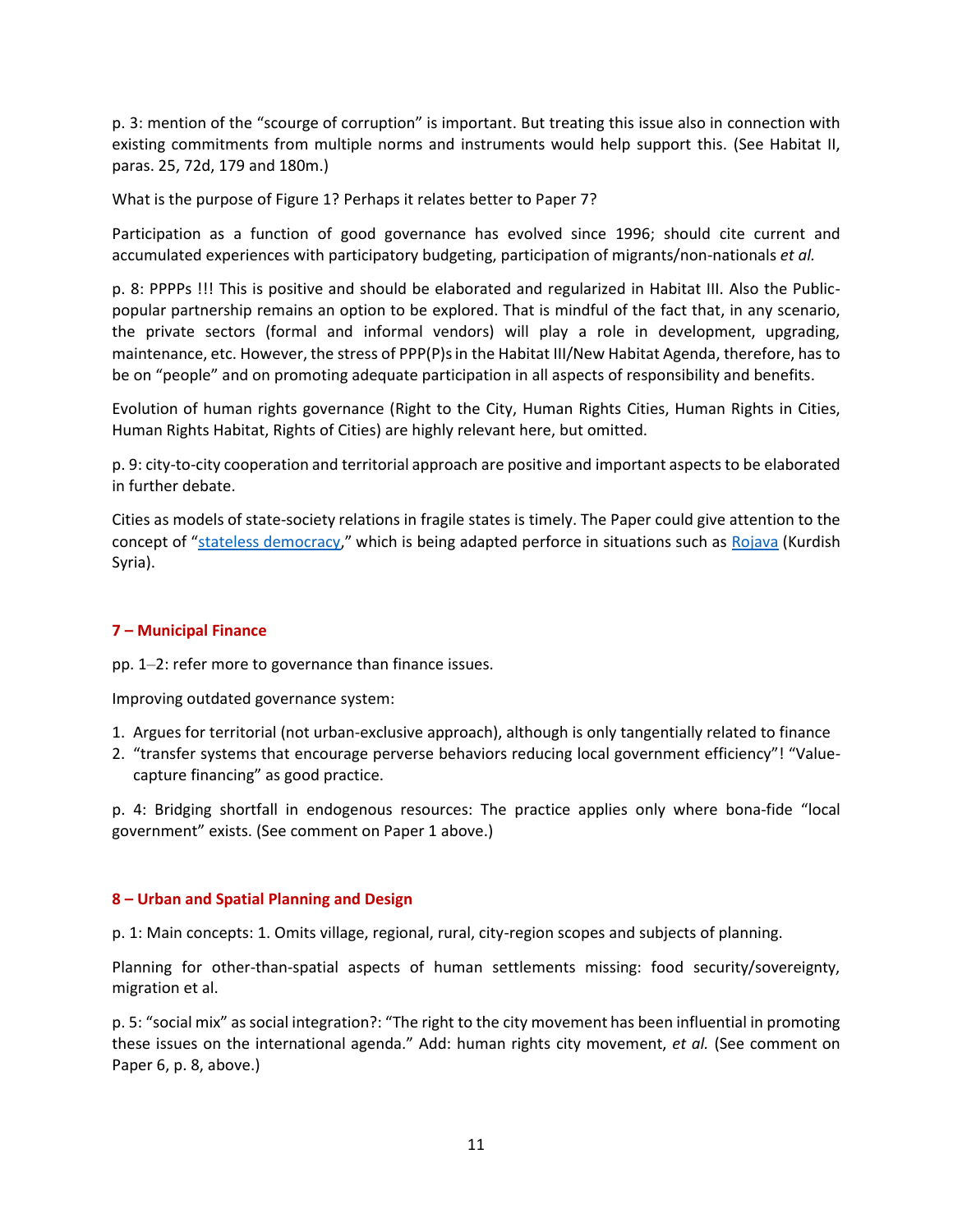p. 6: "In recent years, particularly in Europe, the concept of `the right to plan' has been discussed, recognizing its importance for individuals to be able to fully engage with the development process in the city." This has been discussed at the international level as a function of the respect, protection and fulfilment of the human right to adequate housing, GC 4, "public goods and services," related jurisprudence and further elaborated in applying the human rights criteria and methodology to the social production of habitat, including the social production of housing.

"…formation of partnerships [among] public, private and civil society can support the development process" suggests PPPP and social production of habitat.

p. 7: Key Drivers for Action: "International Guidelines on Urban and Territorial Planning can be a global reference for local and national initiative to improve planning and design." ? They represent the lowestpossible common denominator among planners. They refer to coordination across institutions and participation (not citizenship), but provide no criteria. They emphasize the cultural aspect, but omit the human rights aspect and, therefore, miss the opportunity/duty to operationalize human rights. They may stand as some fundamental principles, but omit certain indispensable others: e.g., the rights (and responsibilities) dimensions.

"Planning as a pre-eminently public function."

"Facilitate land tenure security," but does not mention diversity in tenure systems coexisting in a single state system.

p. 8: "Plan for disaster and climate resilience," but lacks attention to the human-made disasters and corresponding liabilities, without which, resilience can amount to heaping a further expectation on the victims coping with the resulting burden on their own, without remedial or reparation outcomes.

"Plan in advance of urban population growth" needs to be integrated with Issue Paper 2.

#### **9 – Urban Land**

Overall, this paper wasn't terrible. It acknowledged some critically important areas, but did have some shortcomings. On a positive note, certain key points should form part of this Paper and the corresponding Habitat III dialogue:

1. The need for integrated land planning across rural and urban areas, and across sectors; however, the issue that is not fully addressed is for that discussion to be right-to-land/human-rights (i.e., equity) based, rather than land rights understood as private ownership/financialization based.

2. The Paper showed clear support for the rights to land and resources, and strong tenure protection of persons living in peri-urban / green belt and rural areas, including small-scale food producers, which are most at risk for displacement and dispossession for various reasons, including speculation and urban capture.

3. A valid criticism of the "cities without slums" slogan as a way for authorities to justify evictions. The author recognizes that this is problematic and that authorities at all levels need to be educated to better understand their obligations.

4. Action Points include free, prior and informed consent (FPIC). So many issues have accompanied this principle, recognized in other forums and international policy processes (FAO, UN Declaration on the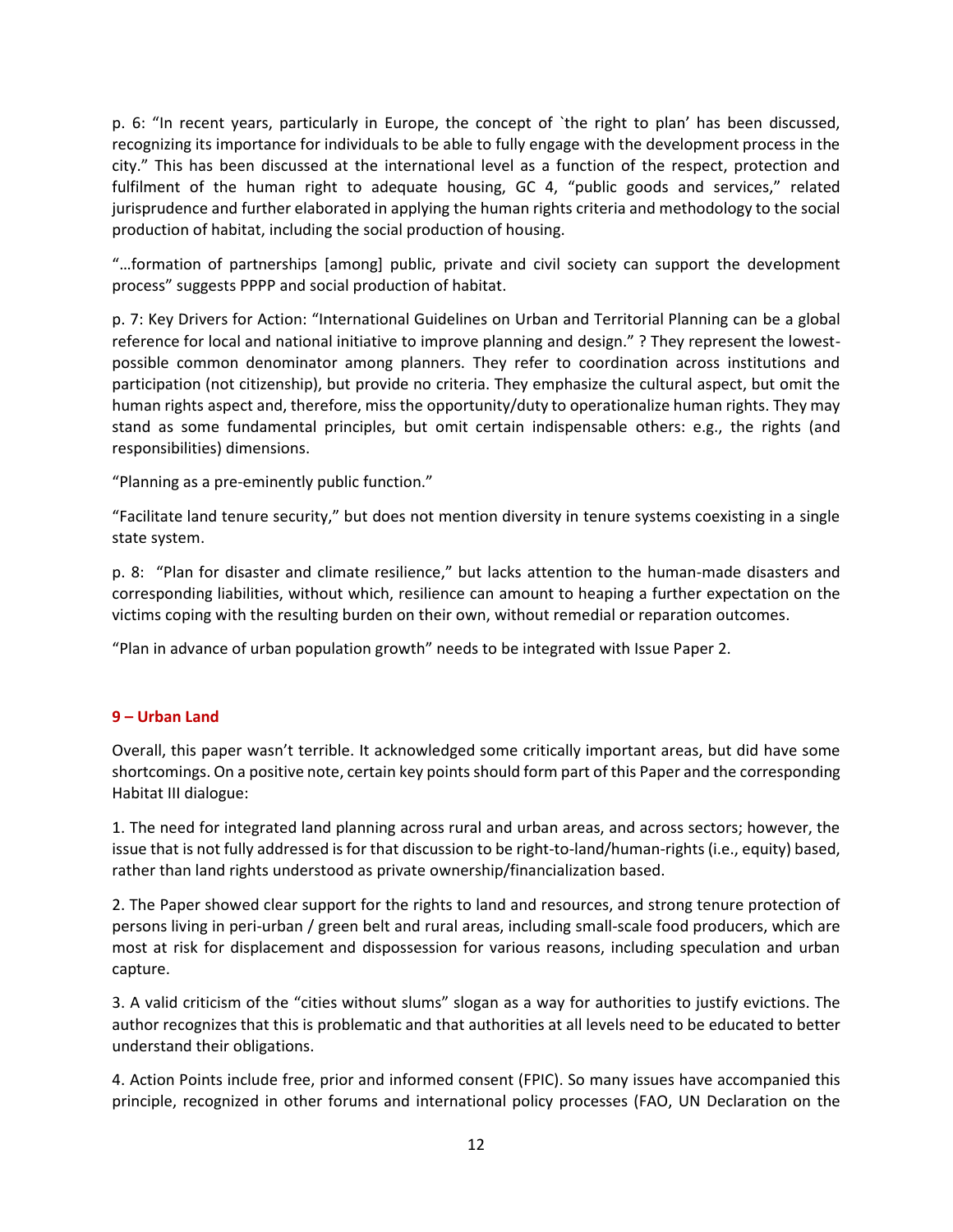Rights of Indigenous Peoples, *et al.*). The Habitat III process and commitments should incorporate this emerging standard.

#### Main observations:

The focus is on land rights (as if limited to private ownership), rather than the right to land, which is grounded in equity principles. Generally, the Paper does not reflect or apply a human rights approach, which aspect must be restored. The paper discusses the "continuum of land rights," but this is focused on shades of ownership, not international human rights obligations and operational principles.

The Paper exemplifies that terms and concepts of this discussion have to change. The issue of land makes clear the indivisibility of human rights, including ESC and civil and political rights. The Paper leaves a need to reference and use the "right to land" work that is being done, especially through the past 20 years. The two main areas that need stronger HR analysis are: (1) human rights and tenure and (2) human rights and access to natural resources (in urban and rural areas). The way the paper is written now puts too much deference to the private-sector "responsibility" to price better, rather than the state obligations to respect, protect and fulfil human rights and regulate the market accordingly.

Related to this point, while it was made clear that land access is important for vulnerable and impoverished communities, the Paper fails to address the **social function of land** and land as part of the **commons**. Instead, the discussion focuses on the need for better pricing of land, rather than its community and social function.

In line with the above point, a discussion on municipal zoning issues related to land is relevant to all regions. Land-use restrictions that prevent, for example, urban food production or livestock keeping, are impediments to many low-income residents' survival and sustainability. The Habitat II Agenda is replete with commitments to enable agriculture and horticulture in the context of human settlements. This principle does not need to be reinvented, or argued from cipher. This is true, especially in Global South informal areas, but also is a real issue in urban areas in the North America and Europe. It also affects what kind of real-estate/buildings can go where, including social and public housing and retail markets (i.e., lack of markets in low-income neighborhoods/"food deserts"), and public space/commons within human settlements.

The Paper overemphasizes urban land/urban sprawl (which aligns with the UN-Habitat / H3 approach of urban-only messaging and focus) without discussing the serious flaws in rural land use and access that are contributing to urban growth and to further land-use issues, especially via land and resource grabbing. This myopia also contradicts the mention of the need for integrated urban-rural planning that the paper also underlines as important.

"Multistakeholderism" (Action Point 11) requires careful consideration. Globally, civil society is suffering a lot from "multistakeholderism" that is perfunctory, ineffective and still maintains huge power imbalances, especially if one of the "stakeholders" is the private sector. The Paper should have clarified that the government bears the responsibility and carries the obligation of the state to serve people and the public good first, not businesses/corporations/banks and private interests. The dialogue and decisionmaking processes must be principally between the government and the affected community.

Main Concepts:

p. 1: good spectrum presentation and explanation of "land value sharing."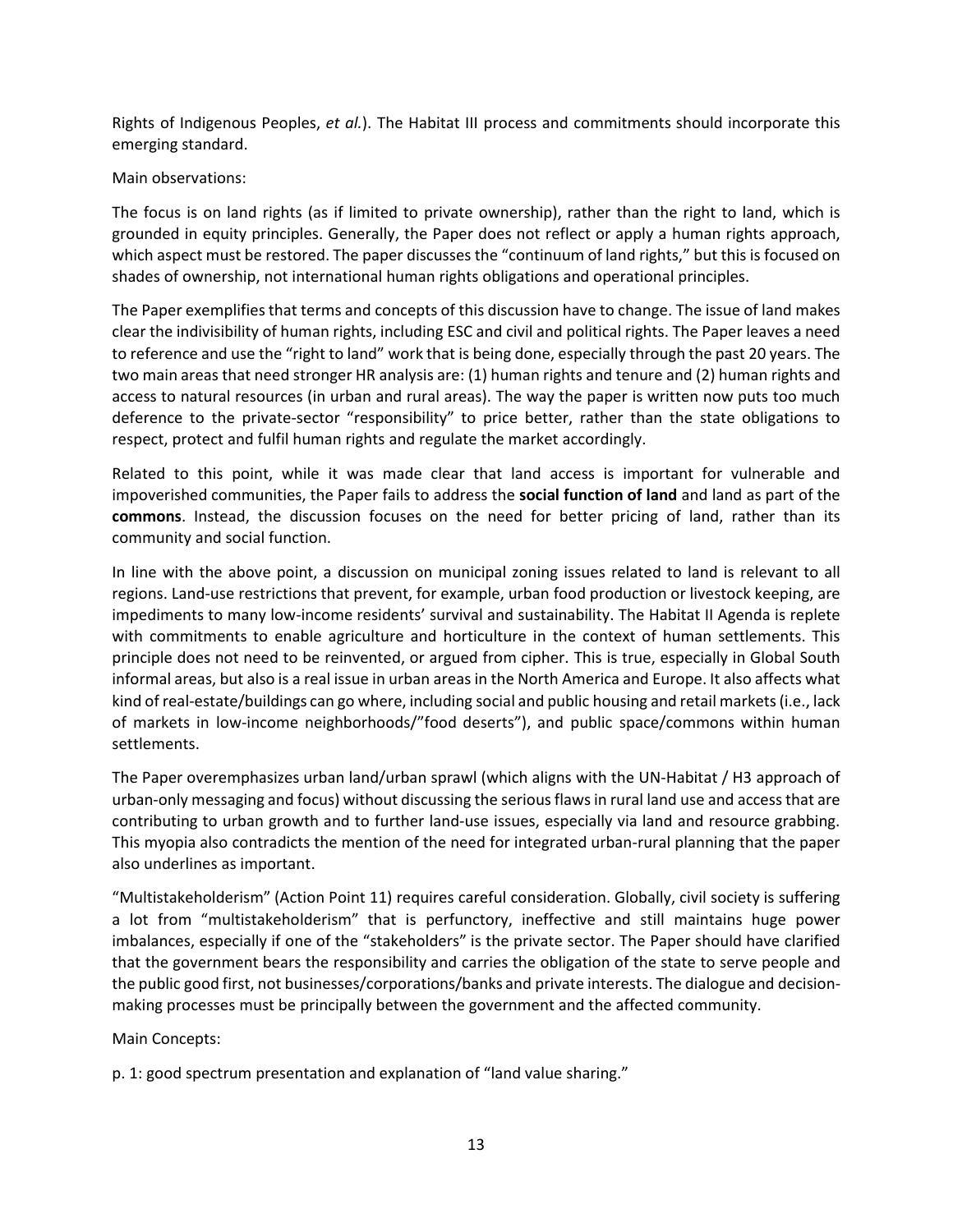p. 2: Includes definition of forced eviction, but omits mention of its classification as a "gross violation" (CHR res. 1993/7) and corresponding reparations entitlements; omits also mention of dispossession, destruction and privatization of land as violations—or sources of violations—involving arbitrary cancellation of tenure and/or use rights.

Figures and Key Facts:

1.Land actually formed an issue in Stockholm Declaration of the United Nations Conference on the Human Environment (1972):

Principle 2: "The natural resources of the earth, including the air, water, land, flora and fauna and especially representative samples of natural ecosystems, must be safeguarded for the benefit of present and future generations through careful planning or management, as appropriate."

2–3. Food security mentioned in connection with land, as it should be included in other sectoral papers (e.g., 8 - Urban and Spatial Planning and Design).

p. 3: 5. needs to address displacement in the context of ostensible development projects.

p. 5: Issue Summary:

8. "land value sharing" is an important reference to be developed.

10. needs to add the social function of land and property.

The Paper also should address land acquisition laws, flawed practice of eminent domain and misuse of "public purpose/ interest" to take over land from the poor.

Also deserving of inclusion is the problem of ghettoization, forced relocation to peripheries and failed and/or otherwise inadequate resettlement, and the issue of conversion of public land to private use through illegal means, often with the collusion of government officials and private actors.

11. Some local authorities misinterpret public interest and the slogan "cities without slums" to perpetuate inhumane evictions. !! but no mention of the corresponding Habitat II commitments, especially the human right to adequate housing (cited 61 times in the Habitat II Agenda).

12. needs to be rewritten. Inherent value judgment, not necessarily true.

The Paper makes no mention of women's concerns, rights and needs. Especially important to mention is the link between land, housing and livelihood and the need for tenure security for women.

The Paper should add at least a reference to the failure of land reform, absence of agrarian reform and anTi-reform.

#### p. 7: Key Drivers for Action:

The "Key Drivers for Action" section is mostly okay, but it needs to be expanded, revised and interpreted to be more useful to civil society and social movements.

11. small holders and small-scale food producers on "urban and rural land" should not be excluded from multistakeholder processes. The functions and interests were protected in the promises of Habitat II. We are back to square 1, making the old and still-valid arguments that the Habitat III process institutionally has overlooked.

Should also consider collective rights and related tenure options.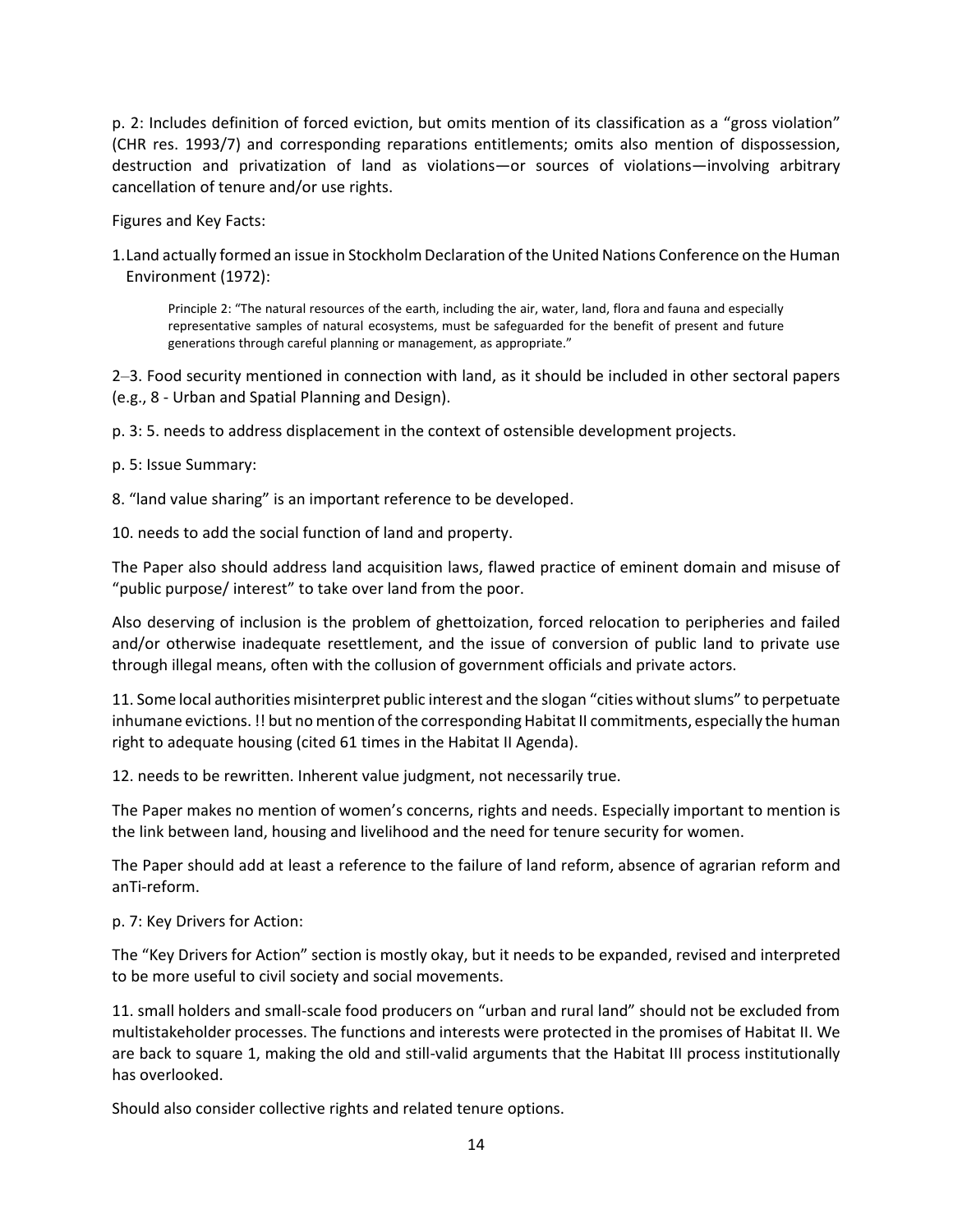Need for human rights-based urban reform and urban land reform should be raised among the Drivers for Action.

Drop the limiting, contentious and unfit-for-purpose title of this Issue Paper, suggesting unique focus on "urban" land. The scope is too narrow to be operational in a global habitat agenda.

#### **10 – Urban-Rural Linkages**

General comment: This paper needs to be rewritten to assume its place among the Issue Papers as more than just the UN-Habitat afterthought that rural-urban has become, but to emphasize the human rights dimensions and organic nature of habitat, housing and human settlements. It remains weak or silent on these indispensable points and falls short of the expectation that it could return land and habitat issues back into a real-world focus.

The Paper cites some useful "facts," but the analysis is disappointing. The treatment of the issue misses or evades the point, and is potentially very problematic. It is especially disassociated from the body of work on rights to land/human rights dimensions of land in the treaty system, as well as much of the Romebased advocacy and knowledge-based efforts and normative outcomes. Of course, the food system is an important aspect of this paper, but also is work on climate change and local economies. This Paper embodies the reasons for a call for an alternative/parallel report to have a salutary effect on the hazards that this one potentially creates.

Wittingly or unwittingly, Paper 10 creates a clear opening for private-sector-facilitated development and fails to criticize the current economic model that is causing so many of the land-based the problems in the first place, not least of which involve the degradation of land and water resources. For example, in the section on food waste and loss (para. 10), it does not acknowledge that the reason this is a problem is that the mechanized food system/intensive industrial and plantation farms are inherently wasteful. The "unnecessary pressure on natural resources" is evident, but the *why* (root cause) is missing, or purposefully dropped. Wanting, too, are the solutions: small-scale, agroecologial food producers; preservation of short food-supply chains, and the preservation of existing (traditional and local) marketplaces.

The discussion on "synergies" between rural and urban areas and the need for "green infrastructure" (para. 19) is worrying, as this coded language plays into privately interested motives and activities, and, of course, the financialization of nature/green washing, and opening the discussion on climate-smart agriculture. The discussions about "innovations" are used in other policy processes to open up relationships with the private sector and TNCs, also via PPPs, which exclude people, especially the needy and the efficient producers.

This policy area is particularly important for small- and medium-sized towns/peripheral cities, and this Paper fails to consider their needs adequately. It also fails to address creating partnerships at a local level for better planning, with focus on the community/city-region community and local/regional authorities.

#### p. 1: Main Concepts:

City-region food systems encompass the complex network of actors, processes and relationships…

Migration: "cyclical movement of people" is in line with the dual (rural/urban) nature of people's habitat (if indeed such adjectives are relevant at all).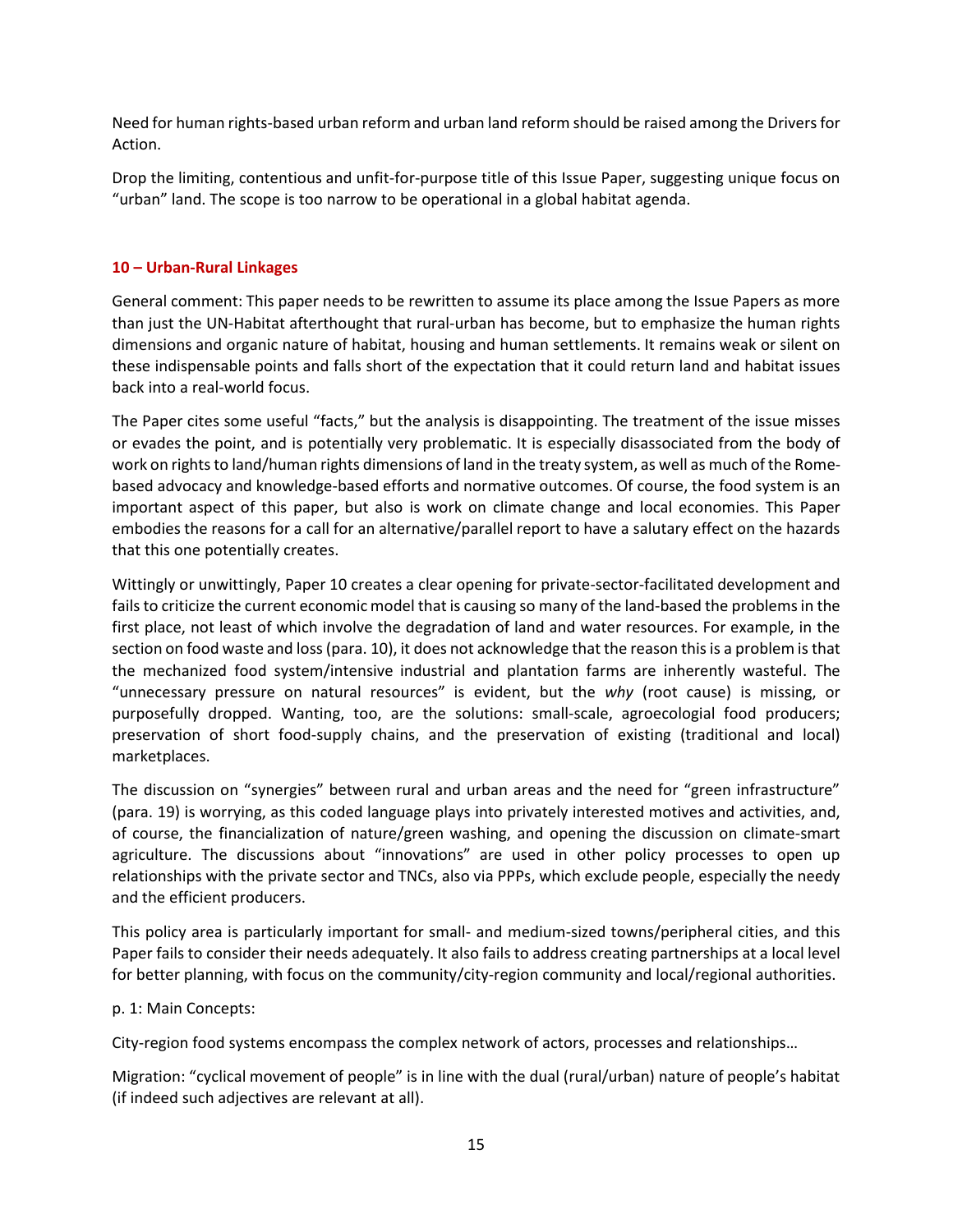The Paper needs to add forced land acquisition, absence of rehabilitation, displacement, and lack of agrarian reform as major push factors. Environmental conservation, too, has emerged as a pretext for land rights violations and cannot be ignored in this presentation.

Also the lack of adequate investment in rural areas, including in rural housing and livelihoods, needs to be addressed, especially in light of the Habitat II commitment to balanced rural and urban development (Habitat II: paras. 109; 126; 156; entire section 10, paras. 163–69).

Peri-urban "diffusion of `urban' lifestyle"? From another perspective, it is an integration of rural and urban, as well as a locus of rural-urban migration.

p. 2: Figures and Key Facts:

2. In many countries, such as India, the rural population is still 70%. This needs to be reflected and can't be ignored.

5. It is dangerous/reductionist to narrow rural areas' contribution to the impressionistic "only 20% of GDP." This is an indicator of acute poverty, inequality, and neglect of the rural sector, and is precisely why rural development must be promoted and invested in, and why states and UN agencies carry their Habitat II commitment to do so. However, not one of them conscientiously implements it.

p. 3: recognizes rural and urban areas are interdependent, but makes no mention of the Habitat II commitment to "balanced urban and rural development" (see above).

p. 4: Issue Summary:

14. The Paper positively acknowledges urbanization as having both positive and negative consequences and that "the political, social and geographical dichotomy must evolve." No truer words were ever spoken in the context of these Issue Papers; however, this Paper, as a whole—like the body of Habitat II messaging—fails to live up to that urgent task.

16. Balanced outcomes across rural and urban areas are a vital objective of sustainable development. Wasn't this promised in ample Habitat II commitments? (See H2: 43k, 75, 76m, 107, 109, 156, § 10: 163– 69.)

18. Disproportionate focus on large cities and insufficient information on small and medium city dynamics and potentials. (See above.)

19. Add housing, a core issue to the Third UN Conference (Habitat III).

Also rural development should be the focus ofsolutionsto rampant urbanization that shouldn't be viewed as an inevitability.

#### 30. Add land acquisition

This Paper should also address issues related to landlessness, a major focus of urban and rural development dynamics.

35. The last sentence in the paragraph needs to be rewritten.

p. 6: Key Drivers of Action

32. Strengthen city-region food systems!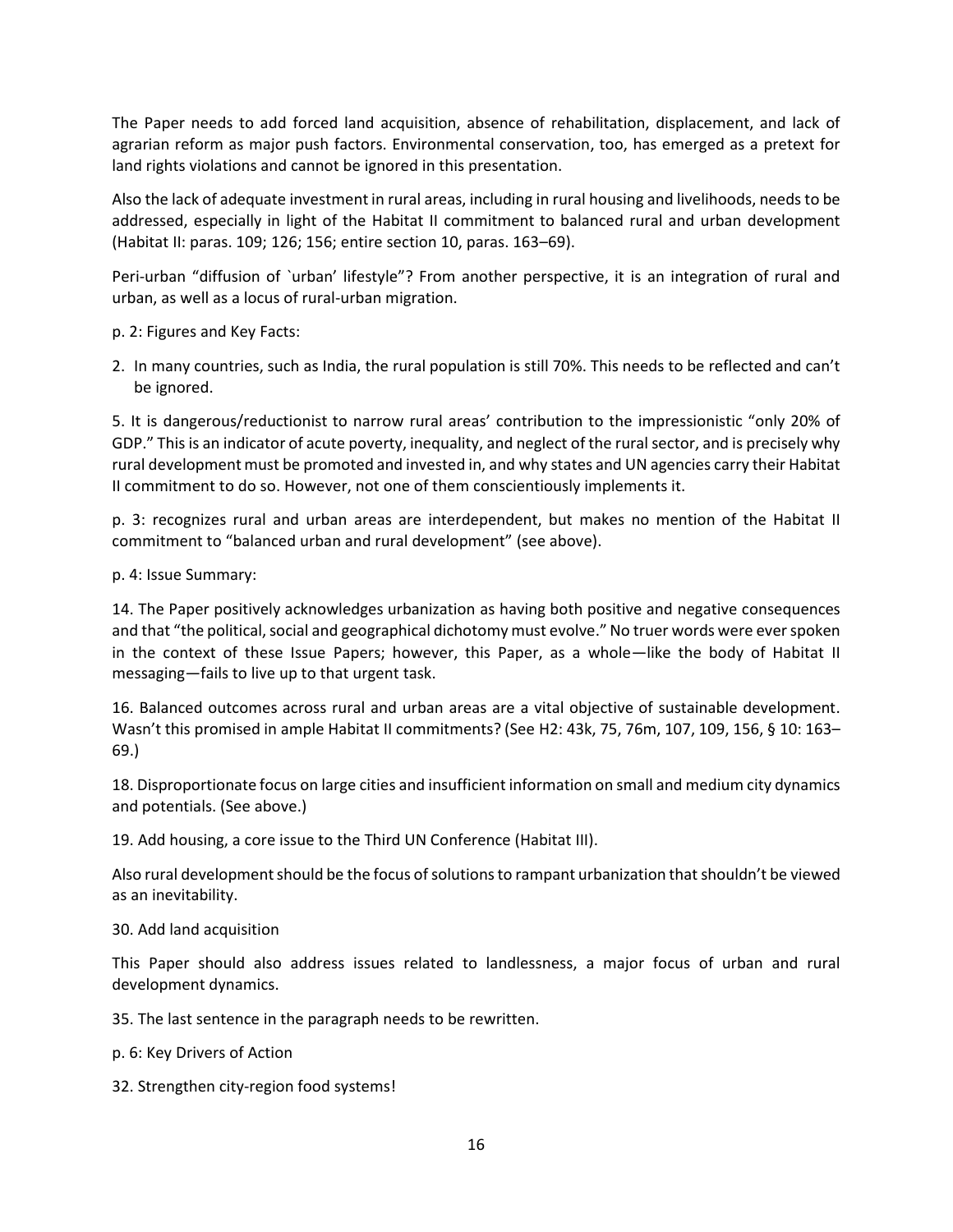p. 7: exceptionally, some non-intergovenmental platforms cited: City-region Food Systems Platform and ICLEI Cityfood network.

## **11 – Public Space**

1<sup>st</sup> mention of a link to SDGs (but #11 only).

Figures and Key Facts:

30% to ½ of 120 cities not covered by "impervious surfaces" (S. Angel, *Planet of Cities* (2012), 208–12)!

p. 2: 15% of increasing crimes have a public-space design-and-management component!

Commercialization of public space separates and divides societies!

Issue Summary:

A city's character is defined by its streets and public spaces

Public space generates equality and cohesion!

p. 3, top para.: municipalities' responsibility to manage and maintain public space, but citizens, communities and—of course—the private sector have a role.

Mentions "citizen" roles and actors 3 times. Perhaps the public space as a teacher of social responsibility remains a potential to be planned and executed further. Public education and public space connections also could be further developed, as well as identifying the need for conducive constitutional and legislative frameworks.

Public space as a common good is a key enabler for the fulfillment of human rights, including, notably, women's rights.

Property values usually increase with proximity to (publicly managed) public space.

This would be the appropriate place to include reference to/discussion of the social function of the city, as a subset of the social function of property.

pp. 6–7: UN-Habitat targets for allocating public space!

#### **12 – Local Economic Development**

LED is key to urban development strategy. This welcome observation also relates with Paper 10.

Exchange and divisions of labor, value chains, capital transfers *et al.* make for territorial planning and administration that are by no means exclusively urban. (See "urban" v. "habitat" approaches discussed in **Overview** above, and throughout.)

#### **13 – Jobs and Livelihoods**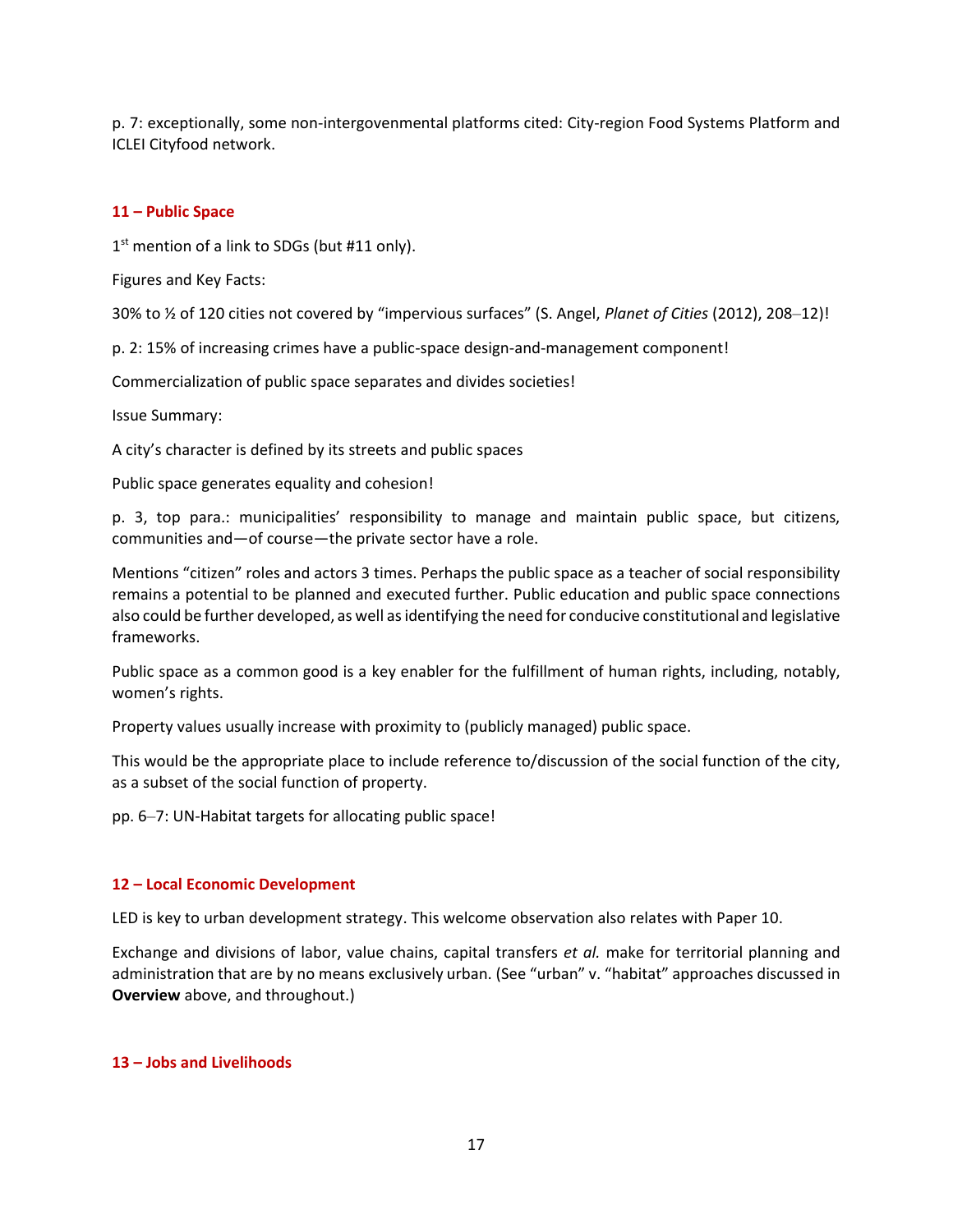The nexus of planning and building housing and livelihoods is still needed. (See Overview with reference to "Informality," "Housing," "Urban-rural Linkages," "Urban and Spatial Planning and Design" and "Informal Settlements.")

## p. 1: Main Concepts

Decent work definition should cite the Fundamental Principles and Rights at Work (FPRW), which include: (1) Freedom of association and the effective recognition of the right to collective bargaining, (2) Elimination of all forms of forced or compulsory labor, (3) Effective abolition of child labor and (4) Elimination of discrimination in employment and occupation. (See ILO Declaration on FPRW at: [http://www.ilo.org/declaration/lang--en/index.htm.](http://www.ilo.org/declaration/lang--en/index.htm)) Reference should acknowledge the treaty-bound obligations to respect the normative content of the right to (decent) work, including in the definition of "gender pay gap" and "livelihood." The latter relies on ICESCR Article 11 and its interpretation.

Needs definition of "informal job/informal livelihood" as distinct from decent work, cross-referenced to Paper 14 – Informal Sector.

Needs discussion of the consequences of land dispossession and forced eviction on livelihoods, with crossreference to tenure in Paper 9 – Urban Land.

p. 4: 2. Lack of investment needs discussion about income disparity, hoarding and unemployment/underemployment. (See *Distribution of economic values* in "[Habitat III Basics](http://www.hlrn.org/img/documents/Habitat_III_BasHICs_brief_final.pdf).")

Reference to labor mobility and investment reinforces the rural-urban metabolism concept, debunks the "New Urban Agenda" discourse.

Appropriate emphasis on youth employment (a slow process), typically without complementary emphasis on aging population and pressing social-security requirements (immediate need). Ageing population needs to be discussed, including through an additional Issue Paper on population trends.

#### p. 7: Key Drivers for Action

City-region/territorial approach/rural-urban metabolism concepts in planning, investment and administration should be included, cross-referenced to Papers 8 – Urban and Spatial Planning, Design, 9 – Urban Land and 10 – Urban-Rural Linkages.

#### **14 – Informal Sector**

#### p. 1: Main Concepts:

Informal enterprises do not always have small workforces below a certain threshold. Informal agricultural work is an example, street-vendor operations is another.

Informality is not only an urban phenomenon, requiring reference to Paper 10 Rural-Urban Linkages and the Habitat II commitment to balanced rural and urban development. (See discussion above, Paper 10.)

The paper focuses only on employment, and not on housing and habitat. The Social Production of Housing and Social Production of Habitat are omitted and must be restored, reflected also in an improved Platforms and Projects section.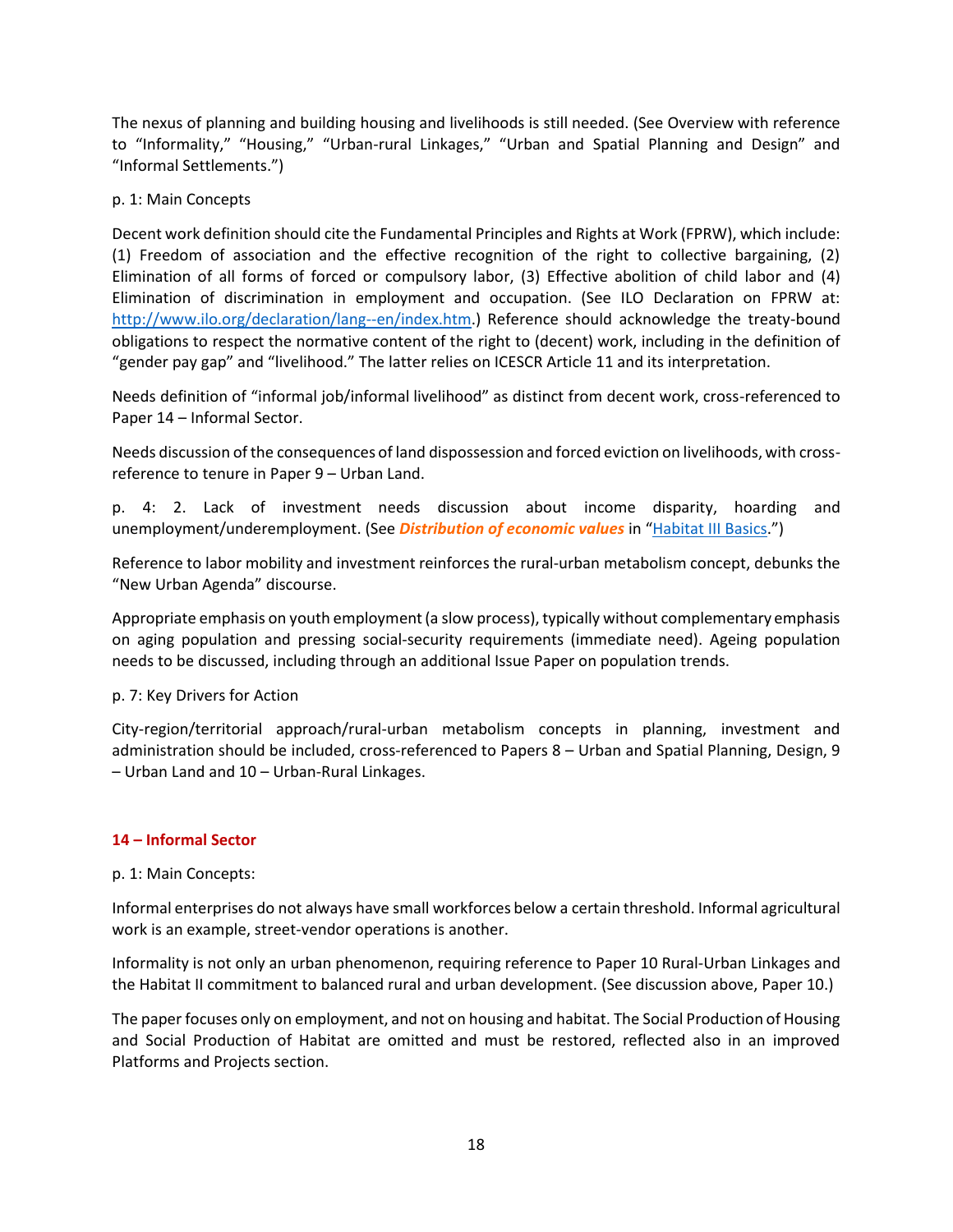#### **15 – Urban Resilience**

In general, the value of resilience must be explained as not only an urban pursuit, but also rural. Planning, infrastructure, services and administration must comply with needs in diverse contexts. Any Paper intended for serious discourse on this subject must explain that resilience is not a replacement to liability for and victims' reparations from human-made shocks, damage and disasters.

Without these corrections, resilience cannot be "an overarching framework to address the risks and realize the opportunities associated…"

Human settlements must resolve the discrimination that puts low-income and vulnerable communities at risk of disaster (to be cross-referenced with 1 – Inclusive Cities, 3 – Safer Cities and 8 - Urban and Spatial Planning and Design).

p. 3: Add "occupation" to Socio-economic-political-cultural Crises (with reference to FfA on Food Security and Nutrition in Protracted Crises).

Humanitarian intervention and emergency assistance should be provided in ways that support long-term development to transition from relief to rehabilitation. One of the three pillars of constant UN-Charter application, i.e., the human rights framework that accompanies corresponding obligations and accountability, has been left out. The indispensable link among humanitarian, development and human rights approaches. (Cross reference to Paper 2 – Migration and Refugees in Urban Areas.)

p. 8: Key Drivers for Action needs to include mechanisms for accountability, liability and deterrence for actual and potential shocks and stresses that impose dire consequences for people and communities in human-made disasters and crises. In cases of natural and environmental disasters, plans for rehabilitation must be sufficiently in place, resourced and operational. (See Kandhamal and Bainsiria, India cases of HIC-HLRN application of the Eviction Impact Assessment Tool.)

Development-context issues omitted wholesale.

p. 9: Platforms and Projects: needs improvement to cite reparations, accountability, quantification for reparation (rehabilitation, compensation, nonrepetition et al).

*UN Basic Principles and Guidelines on Development-based Evictions and Displacement* (2007) should hold its proper place in this discussion.

#### **16 – Urban Ecosystem and Resource Management**

p. 2: Although the Paper refers only to cities, it is still unclear if the characteristics defined relate only to cities, in fact, or to human settlements more generally. Application to cities is too narrow and impedes learning the relevant lessons for human settlements in general.

The UNEP (2011) statistics on the proportion of the production and consumption characteristics of economic output, energy consumption,  $CO<sub>2</sub>$  emissions, etc. are among a plethora of estimates, some of which are mutually contradicting. It must be understood that these data, like urban population estimates, are impressions only, with many methodological caveats.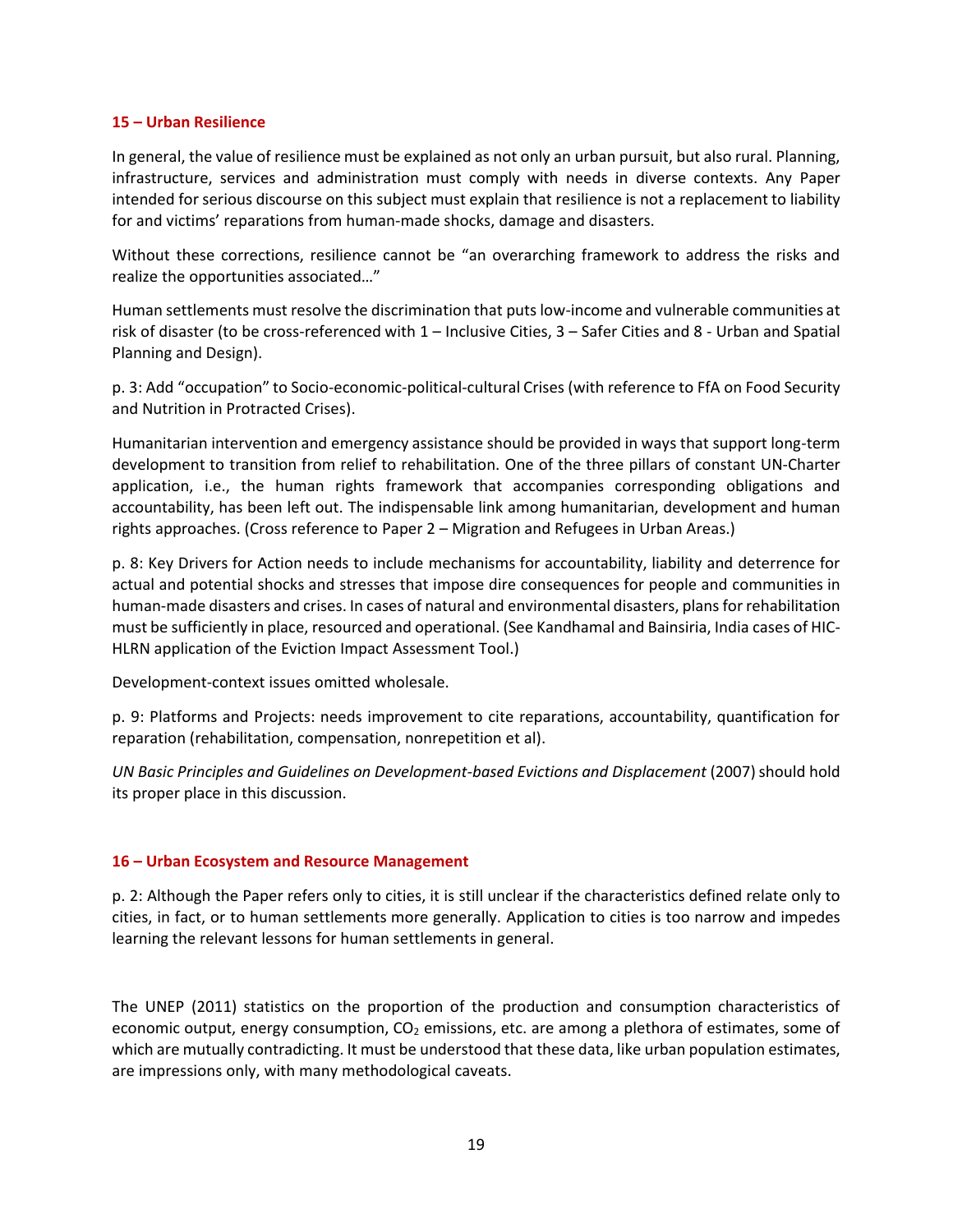p. 3: Urbanization affects ecosystems with or without good planning. "Good" planning is undefined in the Papers, generally; however, that quality remains to be defined by: (1) a review of the criteria provided in the Habitat II Agenda, augmented with complementary Habitat III standards, and (2) other standards, including the UNESCO, *Urban Policies and the Right to the City* (2009); UNESCO/COMEST, *An Ethical Framework for Climate Change Policies*; UIA/UNESCO *Charter for Architectural Education*, among others.

"The growing global population requires natural resources for its livelihood and well-being, and the density that characterizes urban [sic] offers solutions to provide for this population at less cost to our ecosystems." This statement is highly ideological in that it contains two patent assumptions: (1) population will continue to grow at a pace unspecified in the Issue Papers (pointing out a gap yet to be filled) and (2) the ecological stresses from human populations is assumed to be fewer when concentrated (urban) than when the population (assuming the same numbers) are strewn.

The ideological assumption appears plausible; however, it is not subject to comparative analysis, because of the lack of interest in alternative models of de-urbanization or population management. This assertion, without alternatives, has become an axiom in UN-Habitat/Habitat III discourse that, for lack of interest, forecloses heuristic options. This ideological stance produces and reproduces an analytical lethargy that will not stand the test of time, when rethinking comes epically too late. The current progress of climate change should raise the alarm about profligate urbanism and its ideological cohort, green technologies notwithstanding. This assumption does not belong in the paper on ecosystems and resources management, except in a more critical frame.

p. 4: "Consequently, cities are the front-liners in the challenge to preserve the ecosystems that support humanity. They are tasked with finding ways to establish a harmonious interaction between the natural and the built environments." This assertive conclusion is dubious not only for its passive voice construction. The (presumed residents of) cities "are tasked" without identifying who or what tasks them, if, in fact, they are tasked at all. The second incongruity in the statement is in its proverbial "fox guarding the hen house" suggestion, as if a triumphal 50-plus% of urbanite humanity faces any incentive to become harmonious with the ecosystems that they have supplanted.

Relying, as the contemporary cadre of urban planners does not encourage the needed pursuit of alternatives. Nonetheless, the paper's recognition that cities are "systems and components of nested systems" approaches a diagnosis of the problem. However, it does go further, and does not pose alternatives.

The Paper lays out an ominous pattern of ultimate resource depletion and ecological destruction. Yet, it still resides within a frame of thought deliberately redefined for 2016 as a new "urban" agenda.

p. 5: Question: "with 2.8 global hectares per capita, the city of London has an ecological footprint almost 10% lower than the European average (Dodman, 2009)." This encourages further inquiry.

p. 7: Although the foregoing section points out the human health benefits of access to natural areas, the "Key Drivers for Action" rely exclusively on economic arguments for an "ecosystems-based management of cities" and, presumably, for other human settlements as well. (This is only an observation of the ideological predisposition of the paper, presumably to relate to its intended narrow audience. The debate on this issue should ensue within Habitat III processes, including the Policy Units.)

#### **17 – Cities and Climate Change and Disaster-risk Management**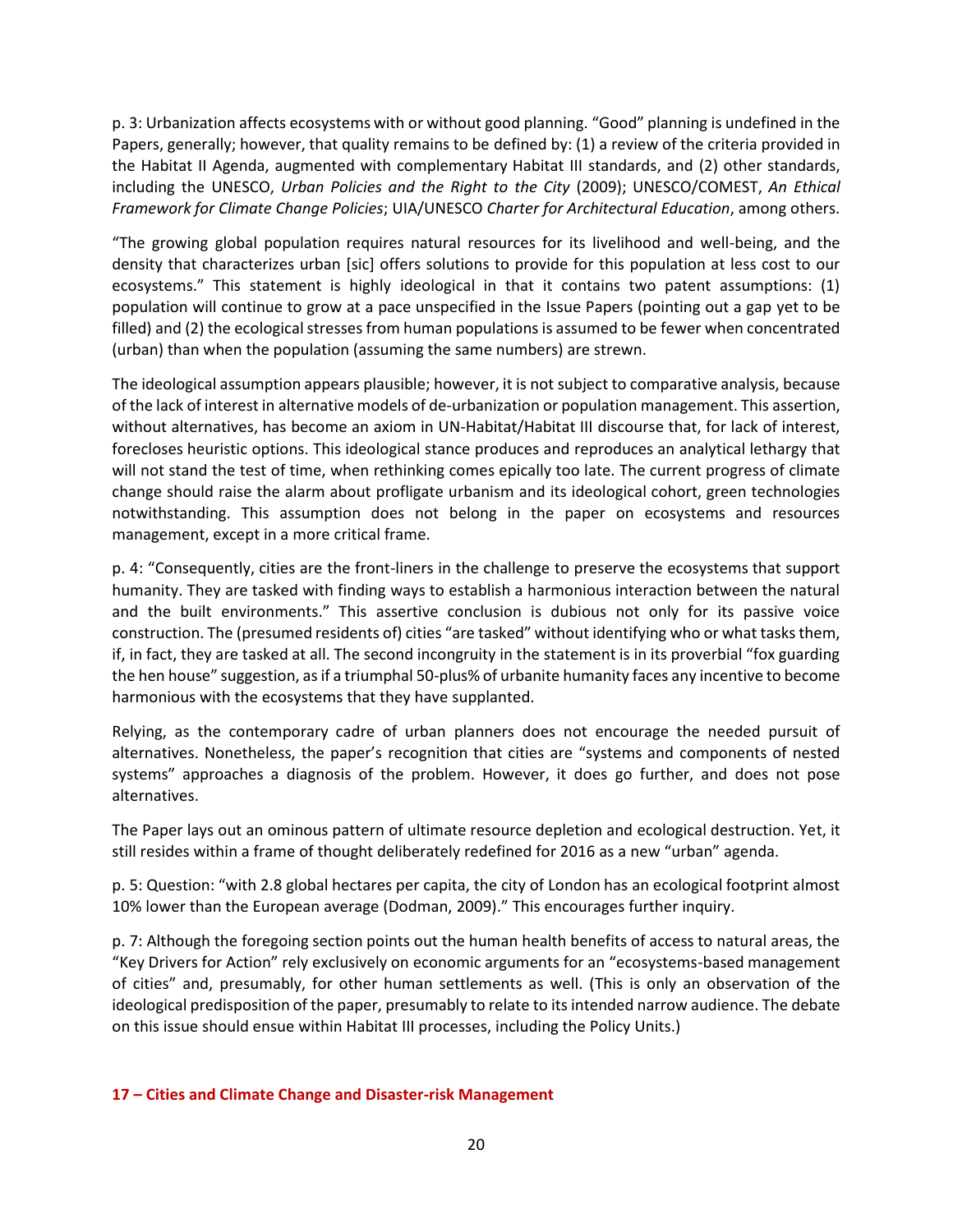pp. 1–2: Assertion: new "urban" agenda principles (established by whom?) compactness, connectedness, inclusiveness and integration—all technical planning criteria—will improve disaster management. This panacea has little evidentiary basis.

Urban land is expected to triple between 2000 and 2030. While this presumed inevitability is not challenged, the prospectus still begs to be reconciled with the key concept of "sustainable urbanization." Taking the optimist interpretation of circumstances as "an enormous challenge and opportunity," the Paper gives a realistic picture of them, but does not dare proposals to mitigate them. The current damage and heralded disasters call for resilience, but accompany no calls for accountability or divergence from the predictable consequences or the behavior that brings them about. That leaves only "mitigation" (management) of the consequences, but no "mitigation" of the uncritical prediction of population growth and/or the urban-land expansion that spells further, viciously cyclical destruction.

p. 7: The Key Drivers (urban design and planning, governance, urban economy, participation and inclusion) again omit the needed change in behavior that addresses the causes of crises and disasters. To the extent politically possible, the CFS Framework for Action for Food Security and Nutrition in *Protracted* Crises addresses some needed measures and serves as a basis for further evolution of commitments, targets and monitoring mechanisms needed within Habitat III.

p. 9: Urban governance is seen here as an amalgam of stakeholders in some vision of synergy; however, it does not see enlightened leadership, related public education and governance toward behavioral change as factors or drivers. Although "integrated development" is viewed as a value, the Paper maintains a hierarchical notion of "multi-level" governance, a distorting perception that also must be overcome before Habitat III.

"Urban economy, finance and investment" completely skirts the problématique of financialization of cities, public spaces, housing and land as negative drivers of multiple crises.

While "broad-based coalitions empower [facilitate?] the sharing of data, information, data and solutions," the proposal is only to raise ambitions to address climate change, and *not* other forms of crisis and disaster, and only to the presumed ends outlined in the Paper, which will not be sufficient to resolve any root causes or prevent their future occurrence. The treatment of "inclusion and participation" in this context needs to go much deeper.

"Information, data and knowledge management" only seek "adaptation" to climate change, not further action, nor responses to the numerous other forms of crises/disasters.

Again, the Issue Paper makes no reference to the relevant commitments of Habitat II, which considered disaster management a central concern [See Preamble] and enshrined commitments to address natural and human-made disasters [paras. 43l, z; 57; 64; 88; 98h; 108; 109; 129; entire section 11, paras. 170–76; paras. 185; 204o,z].

#### **18 – Urban Infrastructure and Basic Services, including energy**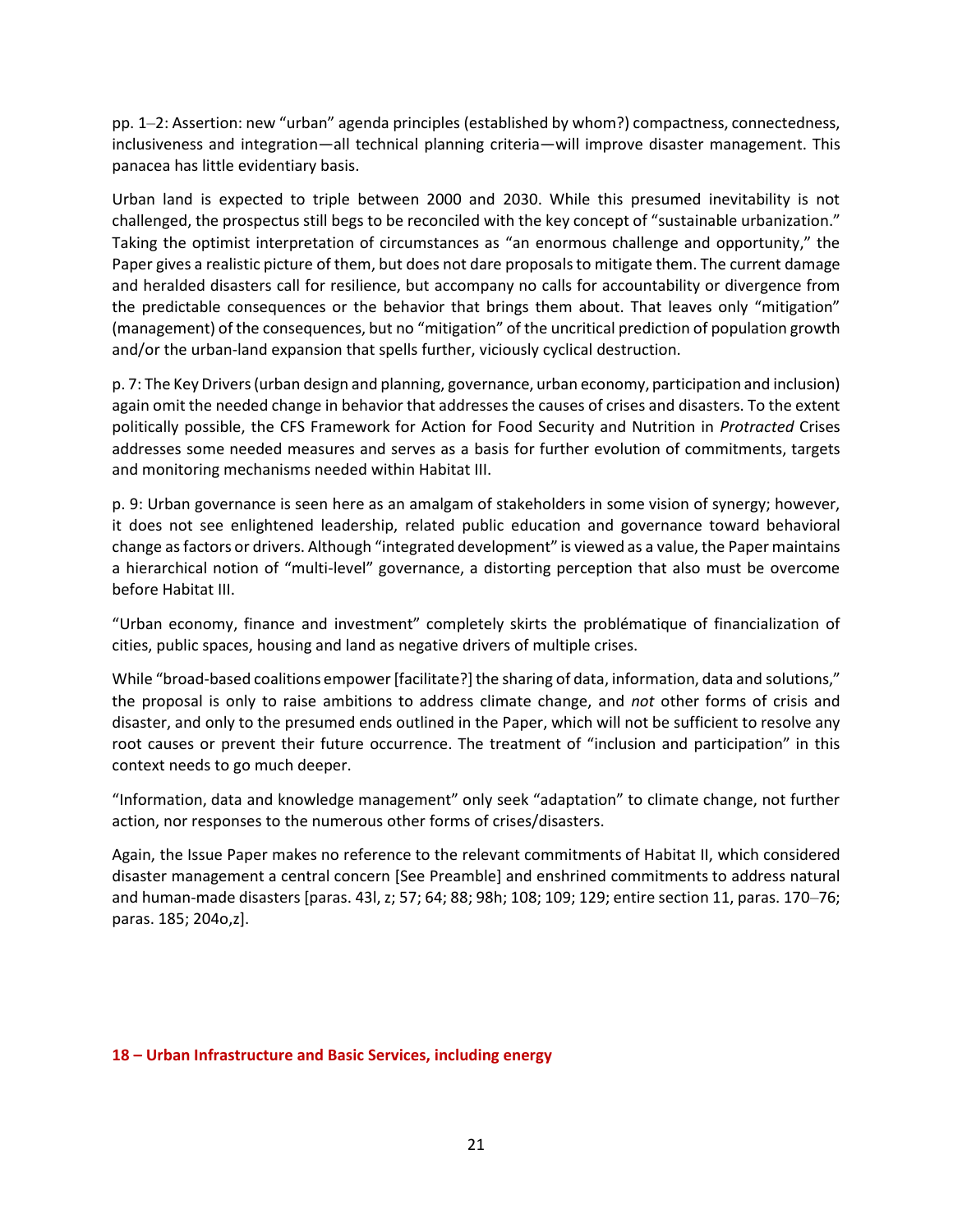p. 1: Despite references to a prevailing limited and discrete sectoral approach to infrastructure and services, until a systematic view emerged over the past decade, the Habitat II Agenda adopted and committed to a human rights approach that views the availability of (and access to) a bundle of services, materials, facilities and infrastructure [GC4: para. 8b] legally defined already in 1991 as elements of the binding obligations of states to uphold the human right to adequate housing. H2, para. 43c–e calls for integration of urban planning among such services. The paras. 51a, 62 and 69a promises to do so within the H2 commitment to **G. Assessing Progress**, including the commitment to integrate financial services (para. 80) and land management/administration (para. 109) as well. By continuing to abandon the Habitat II Agenda and its commitments by way of this Issue Paper—and the others—misses an indispensable evaluative point.

p. 5: The Paper makes reference to the human rights definition of fulfillment in the enjoyment of the elemental right to services and infrastructure, and to the link with the realization of human rights in general. However, the link is not explained. Its didactic values has to be restored.

p. 7, second bullet: "financial returns on land value increased provided by new infrastructure." Also committed in H2 [para. 76h], but largely not implemented or evaluated (except in Colombia).

The same paragraph promotes private investment/privatization of public services (the subject of an established human right to adequate housing), but omits the corresponding obligation of the state to ensure fulfillment of the corresponding human rights [GC15: paras. 43–44].

#### **19 – Transport and Mobility**

p. 4: reference to bias toward planning in favor of private transport. That is no violation in and of itself, but, unregulated, could be.

p. 6: advocates an alternative paradigm that is demand driven, rather than supply driven, and hints at this as reflecting a rights-based approach. However, it does not elaborate on the corresponding obligations of state to respect, protect and fulfill the elemental right to transport (also unabashedly identified in the World Charter on the Right to the City, Part II, Article 14: Rights to Freedom of Movement, Public Transportation and Urban Mobility). The good practice guidance to follow could be explained as forming part of that approach, but Paper 19 remains silent on that normative point.

pp. 8–9: the public-private partnership model involves *pluvalía* capture to pay the cost of the transport infrastructure. This is a useful example that inspires further inquiry.

#### **20 – Housing**

This Paper needs to be rewritten with housing at the center, with more-recent data and better references.

With regard to the "continuum of housing solutions," one point on that continuum is homelessness, about which this Paper is silent. (See ID: 3, 4 and 8; H2: 11, 38, 40l, 61b, 61c.iv, 61d, 115, 119k and 204y.)

Inadequate housing is a prominent issue in resettlement sites, and should be recognized in this Paper.

The practical nexus of housing and planning livelihoods should be recognized in this context also. The nexus of housing and planning livelihoods is still needed. (See Overview with reference to "Informality,"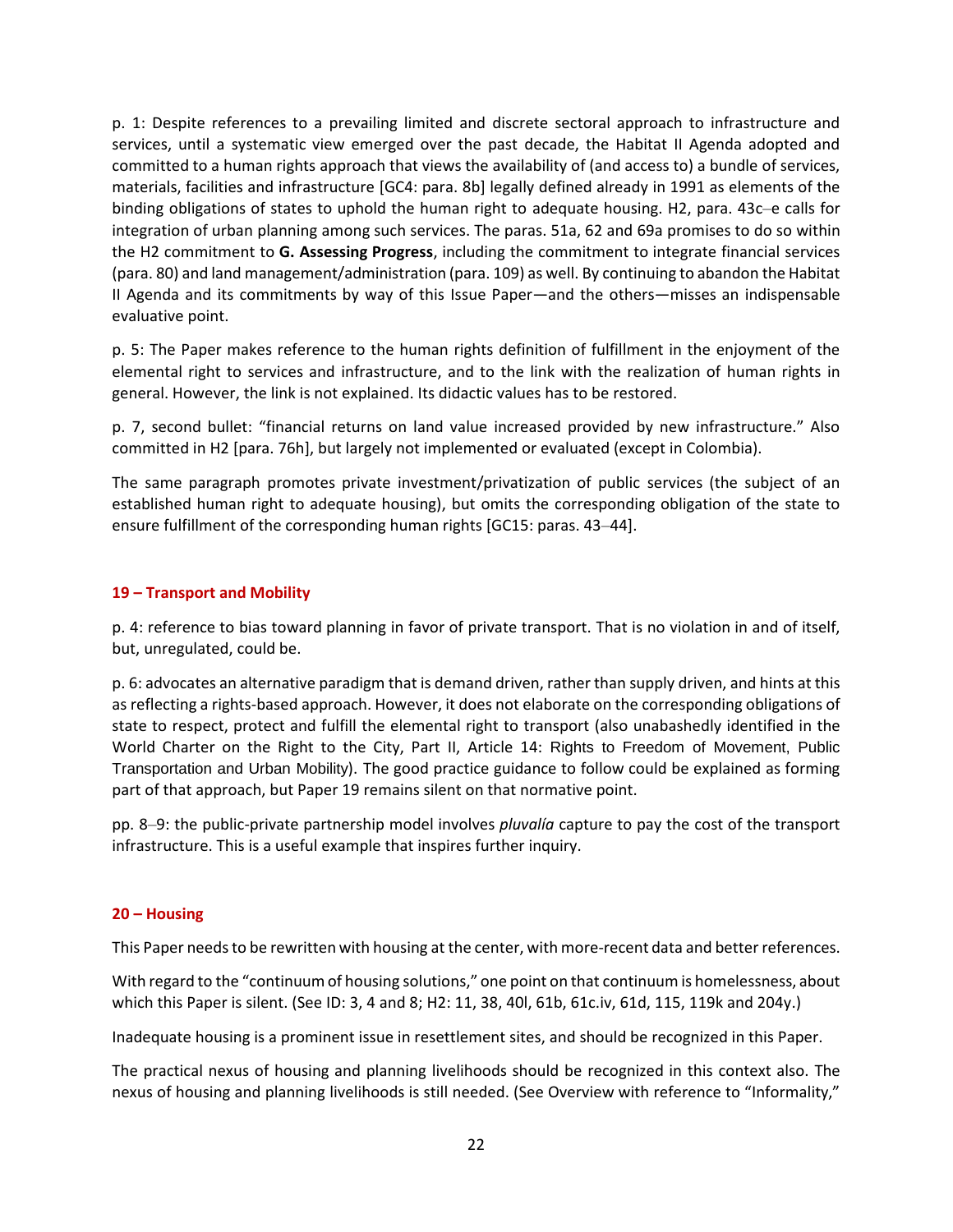"Urban-rural Linkages," "Urban and Spatial Planning and Design," "Jobs and Livelihoods" and "Informal Settlements.")

p. 1: the right to adequate housing should be "human right." It is also enshrined in the ICERD [Article 5e.3], which also binds states that have not yet ratified ICESCR. The definition offered is derived from GC4, but omits the accessory/process rights that also apply to realization of the human right. Add expanded list of elements of HRAH.

p. 2, first bullet: "An increasing number of urban dwellers, especially the most poor and vulnerable groups (women, migrants, persons with disabilities and HIV, elder, youth and LGBT) are living in precarious conditions, addressing their housing needs informally, lacking access to basic services and living space, isolated from livelihood opportunities and vulnerable to forced evictions or homelessness." Unfortunately, the term "vulnerable groups" is not used consistently, so that, on page 5, people living with HIV are not mentioned in the first bullet when the groups are listed again. We should try to strengthen the wording as above, and also the absolute necessity to work very closely with all "vulnerable groups" to develop solutions.

Second bullet: raises forced evictions as a gross violation of human rights and notes its continued practice. The passage omits the development-based evictions and "displacements," however, as well as the UN guidance that applies to all states and development partners [Basic Principles and Guidelines, 2007].

The efforts to apply UN norms and standards to provide reparations in these cases has revealed many policy shortcomings and information gaps. While some CSOs have been trying to fill them since 1996, any reference to those efforts to take seriously and apply Habitat II are unceremoniously discarded in these Papers and in the official Habitat III messaging. The dismissal of a knowledge-based and evaluative approach to Habitat III has constrained also these Papers from divulging any reference to already-standing commitments that relate to their subject.

Missing is the observation of planning, construction, investment, financing and marketing that favors freehold tenure, even to the point of causing a global housing and financial crisis, as witnessed during the latter half of the Habitat II-implementation period. Surprisingly absent from Habitat III discourse is the habitat-policy connection with the macroeconomy—and any reminder of the Habitat II commitment to harmonize macroeconomic policies with the human right to adequate housing and the Agenda. (See H2: 62, 65, 67, 115, 186, 189 and 201).

Also missing is the global issue of homelessness and the corresponding Habitat II commitments. (See ID: 3, 4 and 8; H2: 11, 38, 40l, 61b, 61c.iv, 61d, 115, 119k and 204y.)

Beginning in the Key Words and Figures and Key Facts, the Paper creates a group of "vulnerable people" and then repeats it throughout. In this connection, one notable consequence it that the Paper does not mention children at all.

It is also very important to include human settlements and "housing first" as a response to HIV and AIDS. It took almost a decade for activists, notably the National AIDS Housing Coalition in the USA, the Ontario HIV Treatment Network, Rooftops Canada and others to obtain recognition from UNAIDS and UNDP of the critical housing-HIV linkages. It is now part of the discourse as one of the social determinants ("social drivers") of the disease, especially among the homeless and slum communities. UN Habitat has completely ignored this issue through the three WUFs where civil society organizations have raised it and organized workshops and panel presentations on that theme.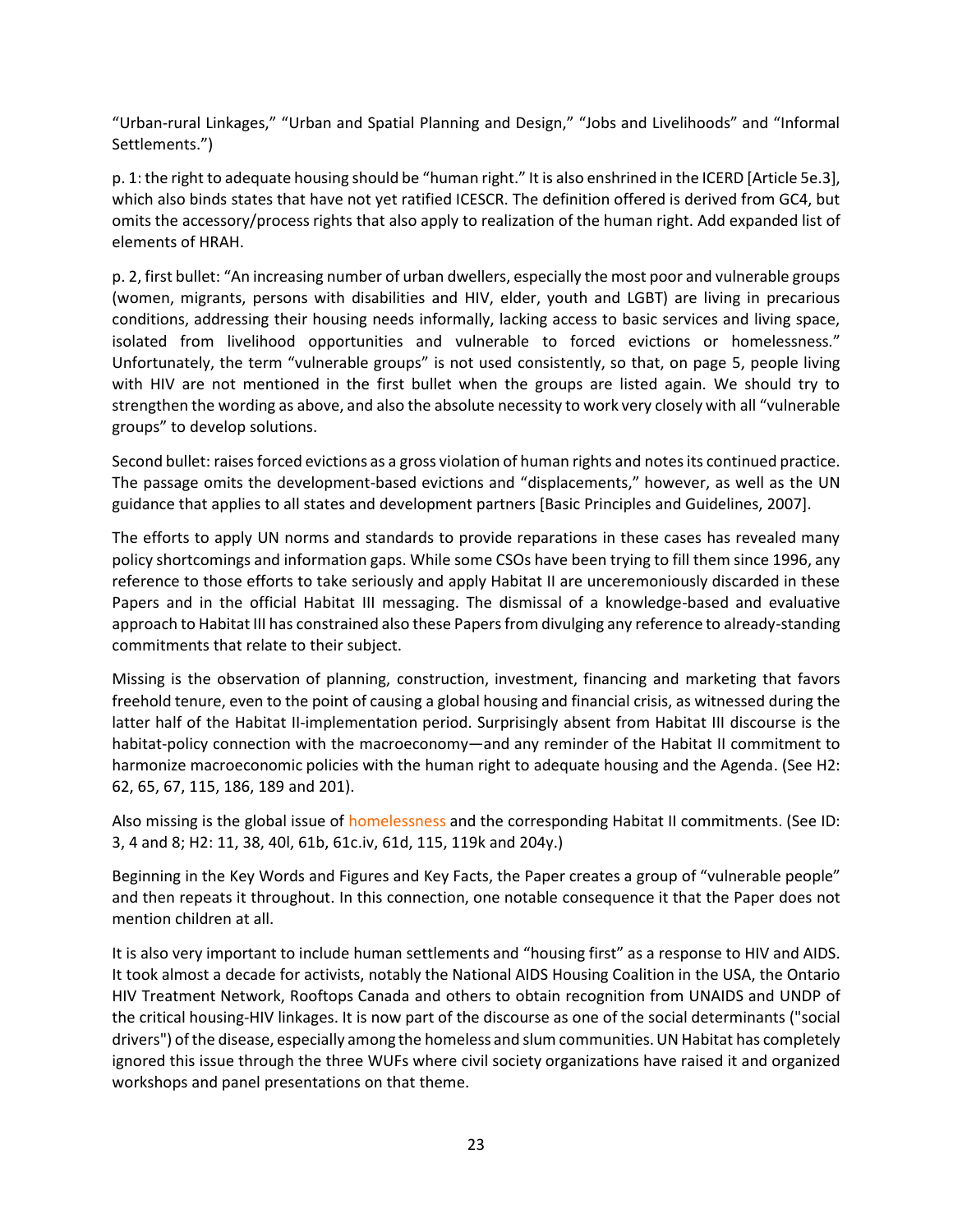The "Figures and Key Facts" correctly point out (at the third bullet) the World Bank's contribution to global violations of the human right to adequate housing. However, it must be pointed out also that realizing the human right to adequate housing is a treaty-based state obligation of states and consequent responsibility of governments to ensure provision of affordable housing. It is not only a function of the World Bank, which variously has claimed that its operations fall outside international law.

Indeed, the World Bank has failed to uphold many international minimum standards of human rights. Meanwhile, its Directors, representing individual and proxy states, have failed to implement their corresponding extraterritorial human rights obligations while operating in that capacity. They and the states they represent consequently bear liability for the losses, costs and damages of their oversight actions and omissions, including the various violations of the human right to adequate housing.

What must be said and discussed in Habitat III is the ideological proximity of UN-Habitat to the World Bank in promoting its pro-private sector approach, the diminishing role and responsibility of the state and eschewing human rights norms, including the corresponding Habitat II commitments, in its operations and advice to governments. Neither in this Paper on housing—a basic human right—or any other, can we find the indispensable call for correcting UN-Habitat's course, which has deviated so demonstrably from its UN Charter-based norms.

p. 3: The second bullet points out that the practice of forced eviction remains a "gross and systematic violation of human rights," affecting some 18.59 million victims in roughly the first decade of Habitat II implementation, which included a commitment of states and stakeholders to prevent and remedy that criminal practice (H2: 40n, 61b, 98b).

A reference specific to the wrong-headed omission of this issue from the Habitat III process and discourse is the most-recent **HIC-HLRN** report on World Habitat Day 2014, pointing out the broken promise of Habitat II and missing link of Habitat III related to forced eviction.

Although this Paper, led by UN-Habitat, involved contributions from UNDP, UNOPS, OHCHR and UN Women, it remains silent on housing-based violence against women. Although it mentions women as among the "vulnerable groups," it must also add children as subjects of housing rights violations, in particular through the violence of forced eviction.

The holistic concept of the human right to adequate housing, at the core of Habitat II, cannot be relegated to oblivion in Habitat III. Children's right to adequate housing are integral to that concept, but remain unmentioned in this Paper.

Research that our Members have conducted in Nairobi confirms that children in slums—especially girl children, but certainly not only girls—suffer from extraordinary levels of violence in and out of their homes (i.e., shacks), including sexual violence, forcible exploitation of their labor, severe environmental hazards, gang and political violence. The children, youth and their parents all believe strongly that improved human settlements, preferably relocation, are absolutely essential to respond to this violence.

#### p. 4: Issue Summary:

Should incorporate issues of discrimination and access, and homelessness.

The link between housing and land is critical. Importance of housing right of women deserves special treatment. In particular, property rights/tenure certification must be in the names of women.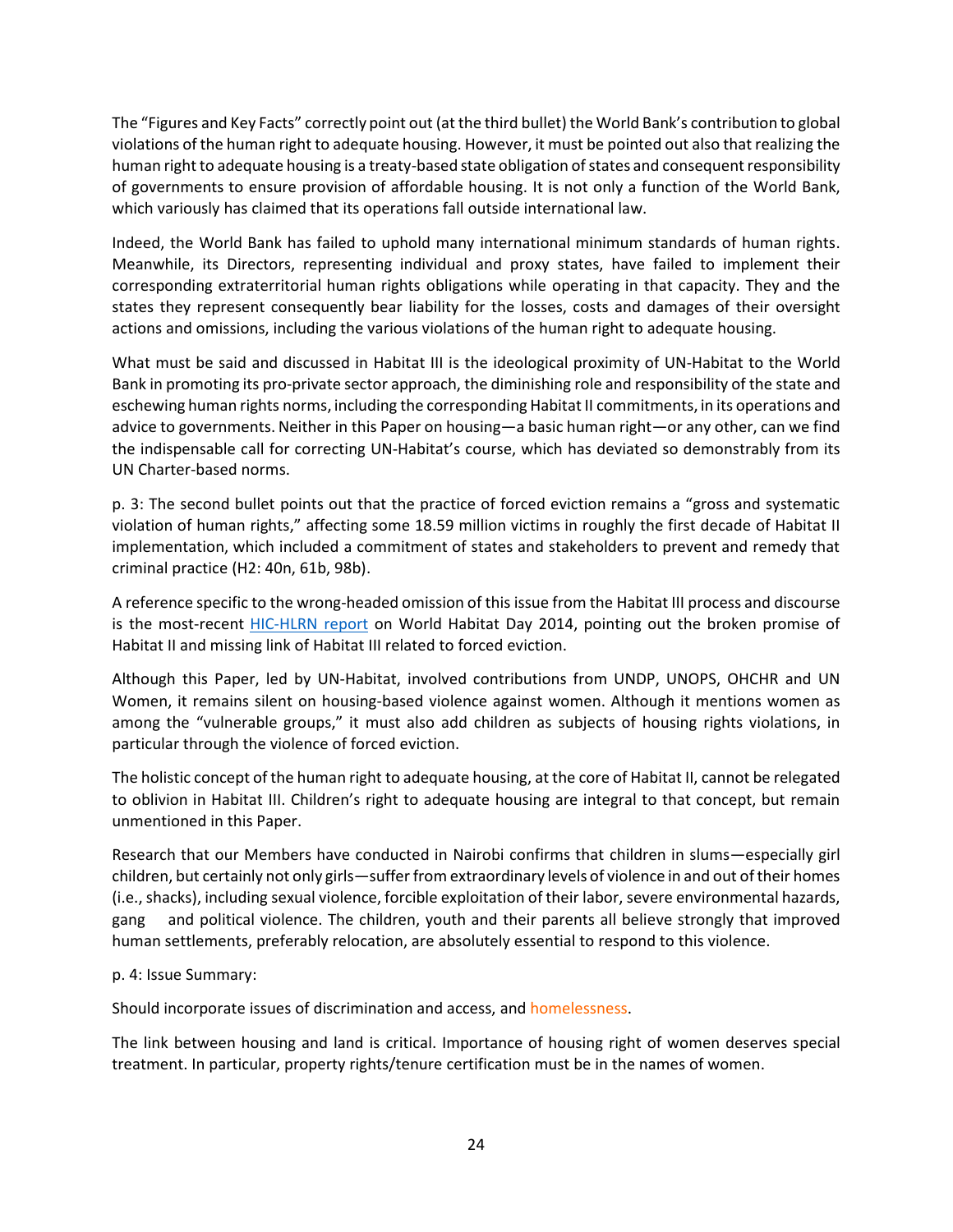Missing also here is the link between violence against women (VaW) and violence against children (see p. 3 above) and the human right to adequate housing (HRAH), related human rights to personal security, privacy and the highest attainable standard of mental and physical health.

True to the elements of the human right to adequate housing, the Paper must mention also basic services (water, sanitation, spatial planning, etc.) and their link to housing adequacy, as legally defined.

p. 5, first bullet: However, notes that "most governments have sought to encourage owner-occupation at the detriment of other types of housing tenure, especially rental housing." This constitutes a problem that calls for a corresponding solution.

The question of property relations and social function of housing, land and property are also absent.

The great majority of slum dwellers are tenants with very little, if any, legal protection. Therefore, slum upgrading is, for most, really not an answer without other actions to secure their tenure where they live. Nonetheless, the issue of tenants in slums is rarely addressed. The Paper acknowledges that rental housing is a vital option, particularly since it enables mobility, etc. This may be true for the middle class in private rental, or for the very small proportion of the world's tenants in not-for-profit social and coop housing. However, that is certainly not the case for tenants living in slums. It does suggest there is a need for a variety of tenure options, but the necessary attention to tenants is lost.

Second bullet refers to "enabling the poor to help themselves" and could develop into a discussion of social production of habitat/housing. It also could align with the reference to PPPPs (Papers 6 – Urban Governance, and 8 – Urban and Spatial Planning and Design).

pp. 7–8: these elements should be included in the "Drivers for Action."

Opportunity to augment with references to existing standards and relevant instruments missing: Eviction guidelines, Special Rapporteur studies on women and housing, security of tenure guidelines and the reparation framework and their applications.

# **21 – Smart Cities**

In this Paper, the biggest chance to up-scale this discussion is by linking it to the Right to the City or any of its iterations. The link between the subject of ITC in human settlements and the UN Charter and other requirements of human rights application seem to be outside the Paper's scope. This may require a remedial effort to incorporate and explain the concept embodying its bundle of human rights, including the rights to information and participation as accessory/process rights and their connection to the principal habitat rights (housing, land, services, water, livelihood, development, etc.).

Focus must be on building equitable, inclusive, sustainable and just cities first, so that the link to Paper 1 – Inclusive Cities becomes clear. Therefore, the Paper is not complete until it addresses glaring inequality, poverty and discrimination in the context of the "smart city." The subject of "smart city" should not be only a technical experiment, but promote a social and transformative knowledge base.

Public spaces must be understood to be gendered space, with safety and security for women. That need invites smart applications.

The Paper emphasizes technical and administrative uses of ICT; however, the democratization of information to enable informed citizenship engagement and participation is equally important. The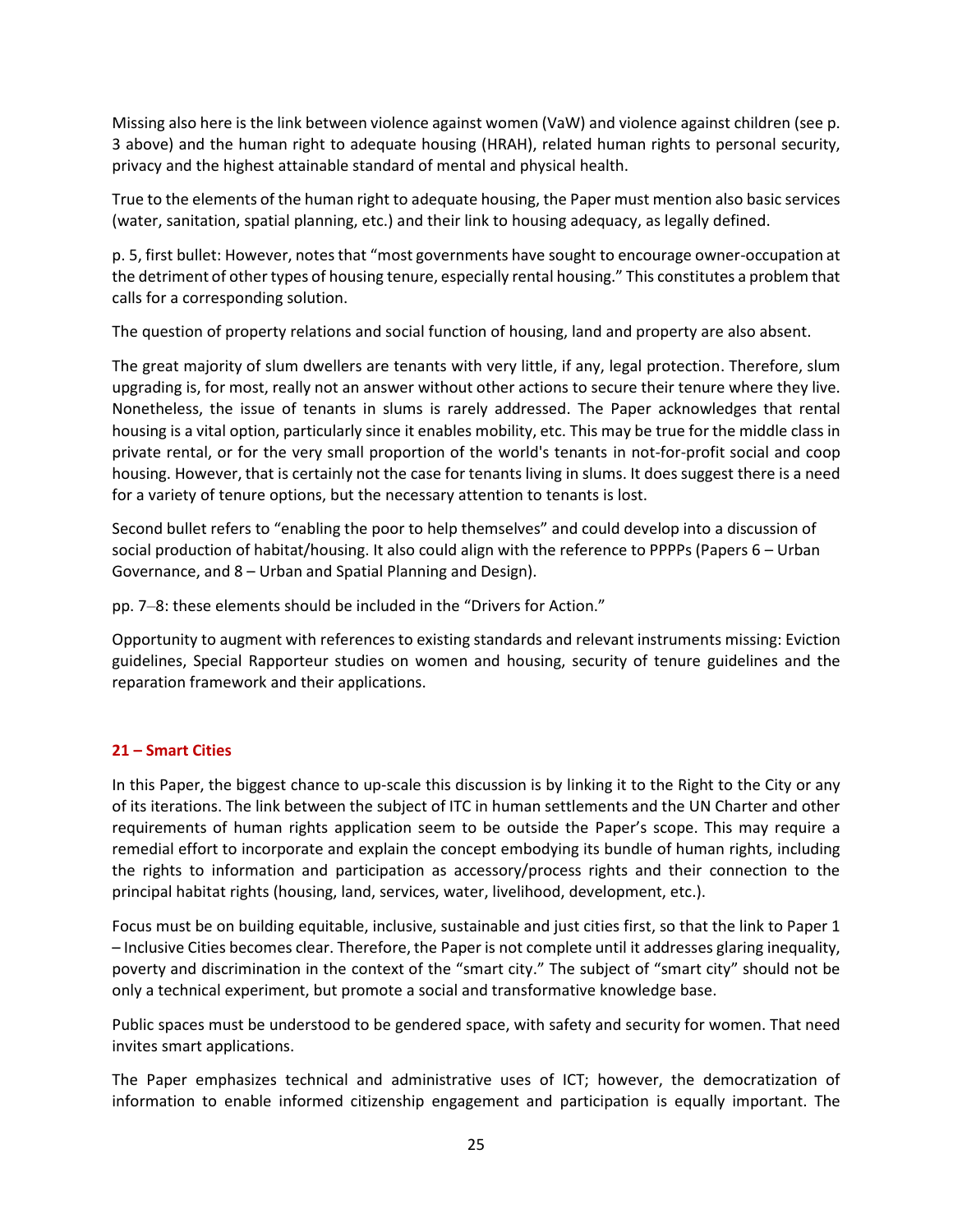potential for ensuring free, prior and informed consent (FPIC) is also important to note, not only as an entitlement for indigenous peoples, but a principle of local habitat management.

The Paper could elaborate on the potential link with Issue Paper 3 – Safer Cities, and vice versa, as an aspect of developments since 1996. However, the negative consequences of surveillance would have to be acknowledged as well, especially in a human rights frame.

In general, the Paper must consider alternative visions of urbanization, not just capitalist and opportunist ones.

## **22 - Informal Settlements**

The Paper defines and describes slums, and identifies where they proliferate. The link with Issue Paper 14 – Informal Sector is weak, despite ostensible division of the phenomenon of informality into livelihoods and housing/habitat aspects between the two Papers.

By default, this Paper demonstrates the need to move away from language like "squatting," which carries the notion of "criminality."

p. 2: The "Main Concepts" avoid the policy-relevant source of slums. It defers to circumstantial, secondary factors for the configuration of slum communities. The selective set of concepts reflects a cut-and-paste exercise from non-specific UNDP and World Bank websites.

p. 4: The Paper does not attempt to identify the genesis of slums or the factors that necessitate them. Rather it takes up the story in the middle, purveying the pathology of slums and observing that they "affect prosperity of cities and their sustainability."

p. 5: In the Issue Summary, third bullet, a hint of causality arises from the observation that governments have been disengaging from the provision of affordable housing, but the concomitant privatization and financialization is not discussed. The reference to speculation is without reference to its policy-based or other enabling roots.

The Paper would benefit from a statement recognizing the need to implement the human rights-based entitlement to participation and to free, prior and informed consent (FPIC) in cases of slum upgrading.

The Paper should clarify the link between housing and livelihood etc.

A needed observation in this Paper is recognition that the achievement of MDG 7, or "Cities without Slums" (see Paper 9 – Urban Land) often has been pursued by eliminating slums through demolitions/ evictions and other human rights violations.

By the same token land grabbing has been facilitated by using the law to evict without legal/ judicial redress options.

The gender component is also missing; e.g.: The impacts of inadequate living conditions are most severe for women.

p. 6: Key Drivers for Action, with reference to "the mainstreaming of human rights," is a bit of a non sequitur, since the relevant preventive and remedial applications of human rights (i.e., nondiscrimination) are not defined or figured in the foregoing discussion, but only the symptoms of slums.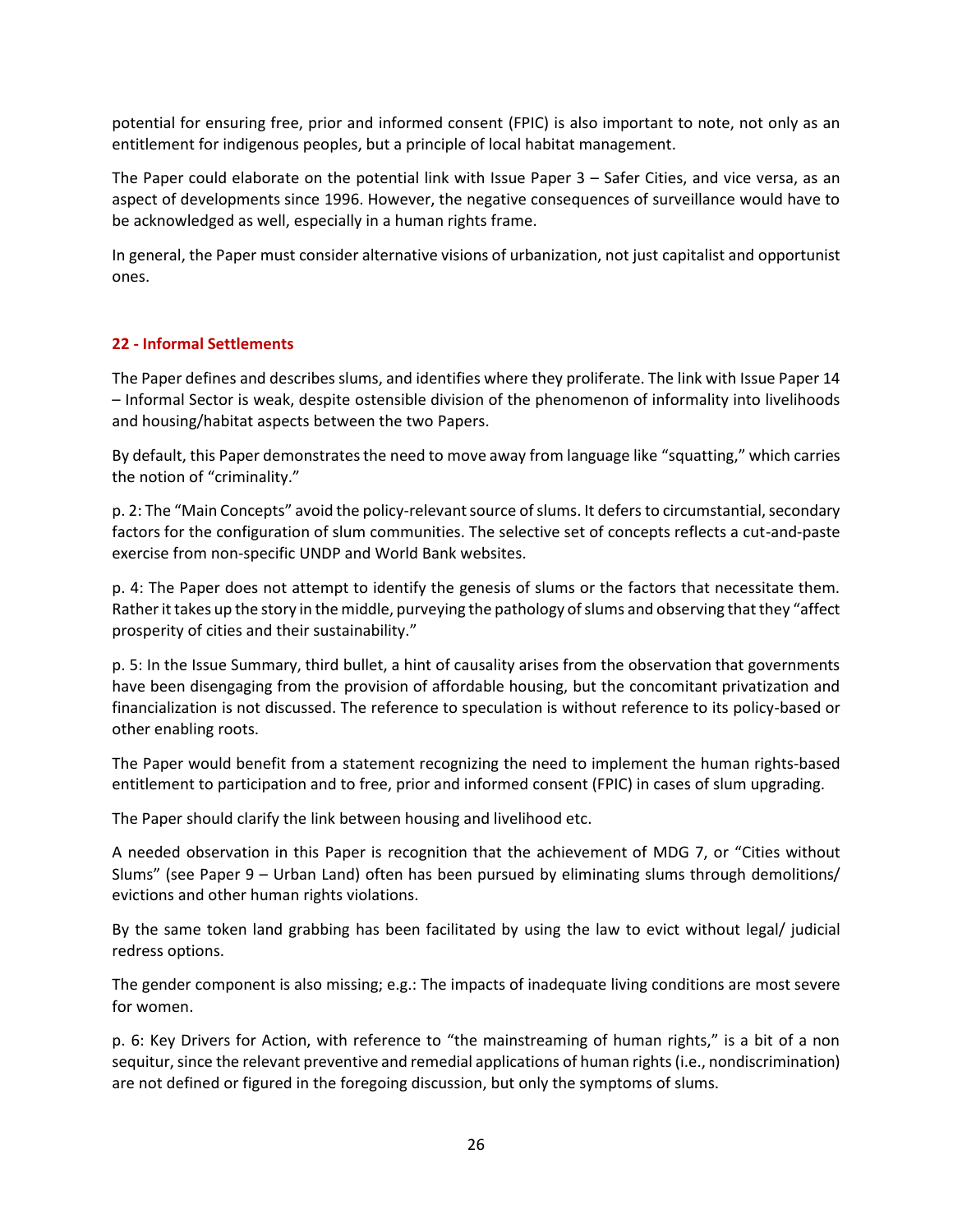Reference is made to "unjustified evictions," but their classification as a gross violation, the need to criminalize the practice, the H2 commitment to "prevent and remedy" forced evictions and the entitlements of reparations in their event (A/RES/60/147) are still needed to cover the issue at all.

The Paper needs to address the phenomenon of habitat informality with greater depth, seriousness and critical policy analysis that involve "regularization." It is dedicated to the important aspect of slum upgrading as a belated response to slums and informal housing/habitat. However, it is only a sliver of the issue that needs to be discussed.

Within that wide scope of the issue, the "Key Drivers for Action" include that:

- Data should be disaggregated.
- Comprehensive rights-based housing laws are needed.
- Flexible tenure options should be in the name of women…

The Paper should cross-reference also to the Papers 9 – Urban Land and 20 – Housing, particularly with regard to affordability and shortage of housing and land for the urban poor.

## **Conclusion**

While the Issue Papers could not conceivably cover all relevant issues, they have largely succeeded to identify many, while catalyzing debate around those issues and others left out. Although they have mostly ignored any reference t, or evaluation of Habitat II commitments that theoretically still are in force, they have pointed out important trends that a follower of the Habitat Agenda can interpret.

For example, the Papers note that "most governments have sought to encourage owner-occupation at the detriment of other types of housing tenure, especially rental housing." This constitutes a problem that calls for a corresponding solution. The spectrum/continuum of property and tenure rights is not widely understood from these Papers. The continuing practice of forced eviction, despite Habitat II commitments to prevent and remedy that gross violation and common crime, receives short shrift in these Papers that otherwise go far to setting an agenda for Habitat III discourse.

The Papers generally have missed the opportunity to make reference to most relevant standards and their international law instruments relating to the field. The UN eviction guidelines, Special Rapporteur studies on women and housing, security of tenure guidelines are unreferenced, as is the reparation framework and its relevant applications. The Issue Papers are largely delinked from UN criteria, standard setting and corresponding obligations of both Member States and specialize UN Charter-based agencies.

Missing, too, is the habitat-policy connection with the macroeconomy—and any reminder of the Habitat II commitment to harmonize macroeconomic policies with the human right to adequate housing and the Agenda. The planning, construction, investment, financing and marketing trend that exclusively favors freehold tenure, even to the point of causing a global housing and financial crisis, as witnessed during the latter half of the Habitat II-implementation period, is surprisingly absent from Habitat III discourse. Nonetheless, the Issue Papers at least recognize the consequences.

What must be said and discussed in Habitat III is the ideological proximity of UN-Habitat to the World Bank in promoting its pro-private sector approach, diminishing the role and responsibility of the state and eschewing human rights norms, including the corresponding Habitat II commitments, in its operations. Any memory of Habitat II commitments and the normative content of the human right to